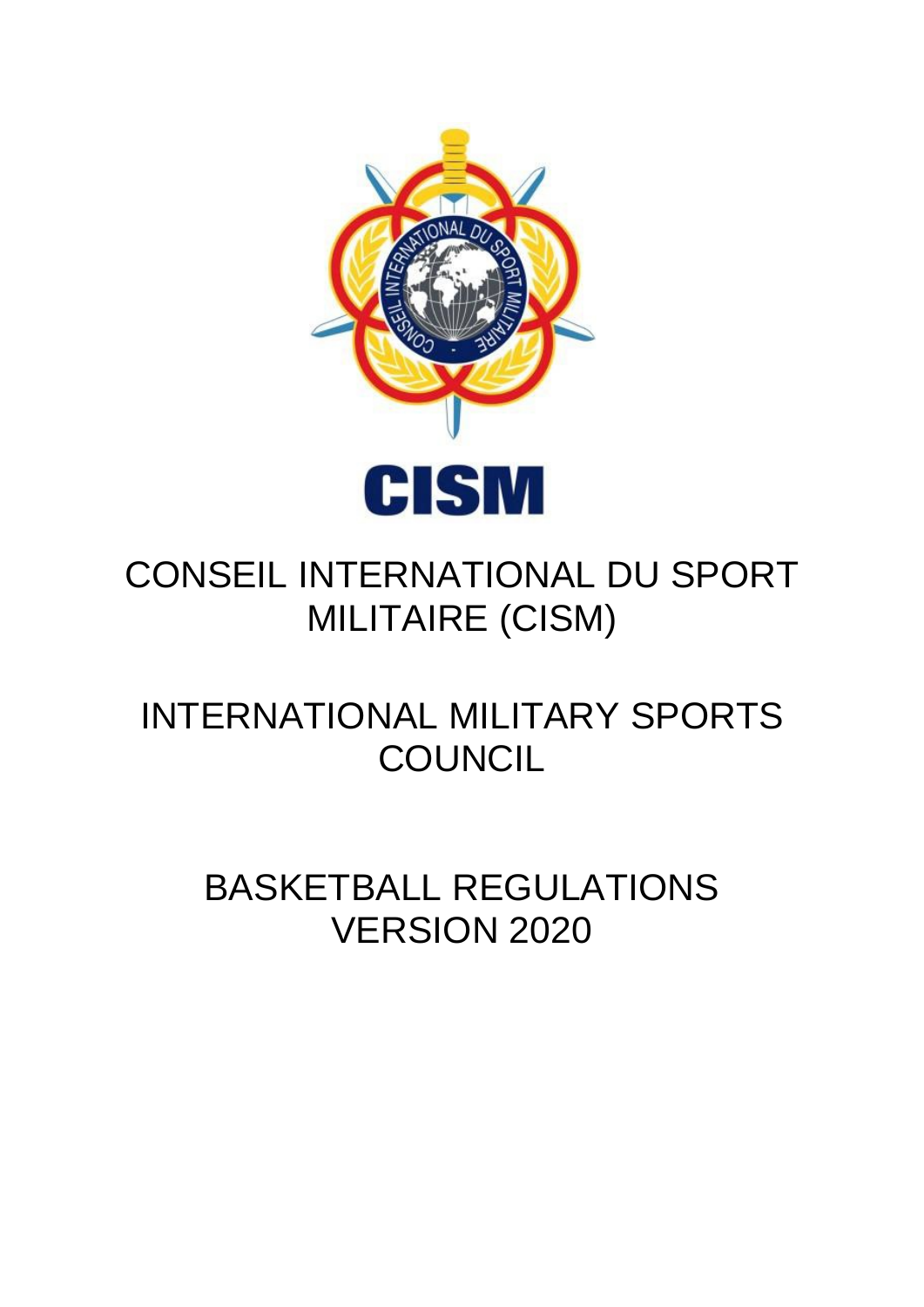



| 1     |                                                                   |  |
|-------|-------------------------------------------------------------------|--|
| 1.1   |                                                                   |  |
| 1.2   |                                                                   |  |
| 1.3   |                                                                   |  |
| 1.4   |                                                                   |  |
| 1.5   |                                                                   |  |
| 1.6   |                                                                   |  |
| 1.6.1 |                                                                   |  |
| 1.6.2 |                                                                   |  |
| 2     |                                                                   |  |
| 2.1   |                                                                   |  |
| 2.2   |                                                                   |  |
| 2.3   |                                                                   |  |
| 2.3.1 |                                                                   |  |
| 2.3.2 |                                                                   |  |
| 2.3.3 |                                                                   |  |
| 2.4   |                                                                   |  |
| 2.4.1 |                                                                   |  |
|       |                                                                   |  |
| 3     |                                                                   |  |
| 3.1   |                                                                   |  |
| 3.2   |                                                                   |  |
| 3.3   |                                                                   |  |
| 3.3.1 | The President of the CISM Sport Committee (PCSC) for Basketball 9 |  |
| 3.3.2 |                                                                   |  |
| 3.4   |                                                                   |  |
| 3.4.1 |                                                                   |  |
| 3.5   |                                                                   |  |
| 4     |                                                                   |  |
| 5     |                                                                   |  |
| 5.1   |                                                                   |  |
| 5.1.1 |                                                                   |  |
| 5.1.2 |                                                                   |  |
| 5.1.3 |                                                                   |  |
| 5.1.4 |                                                                   |  |
| 5.1.5 |                                                                   |  |
| 5.1.6 |                                                                   |  |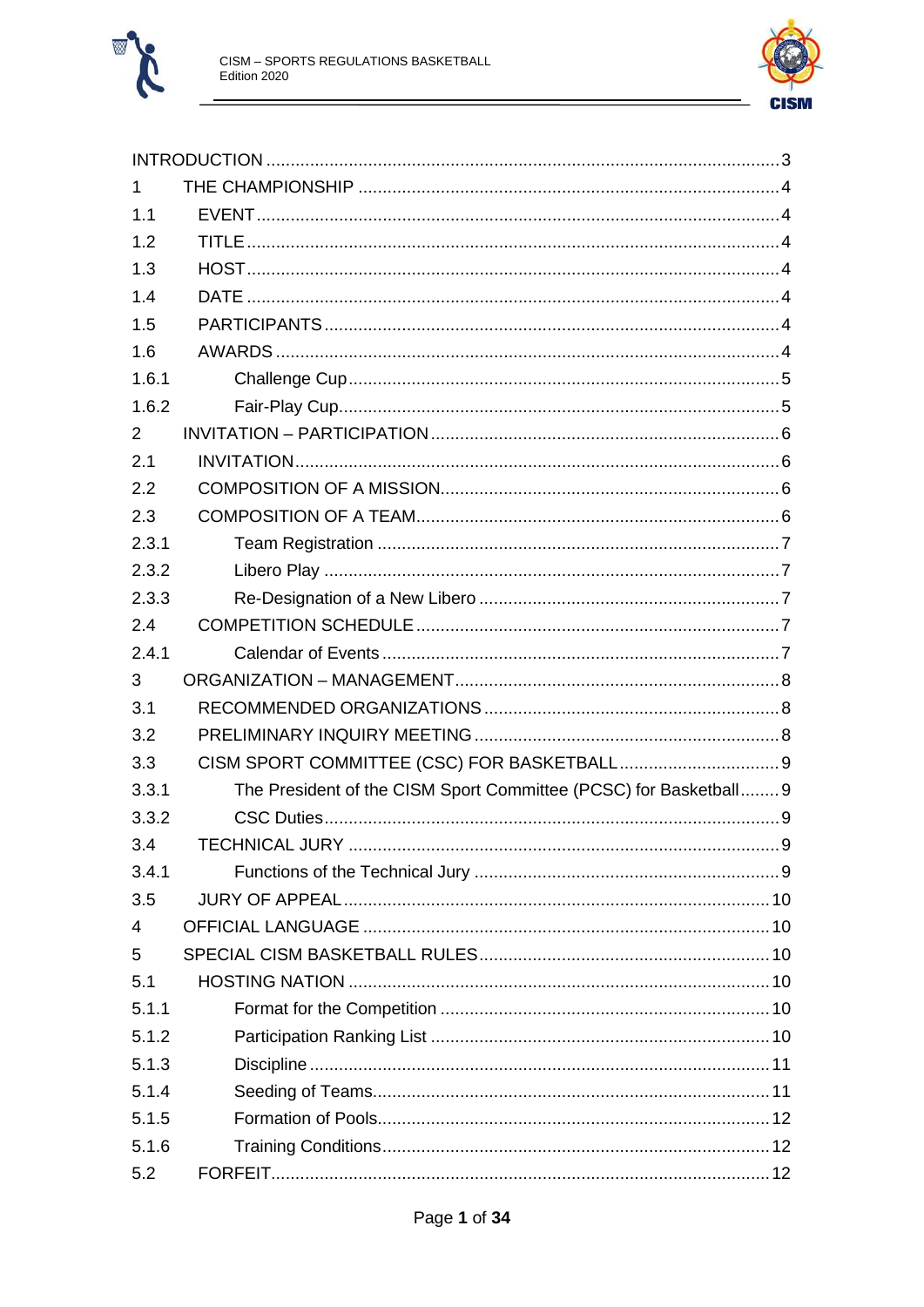$\overline{\mathbf{w}}$ 



| $\mathbf{u}$       |                                                       | <b>CIS</b> |
|--------------------|-------------------------------------------------------|------------|
| 52.                |                                                       |            |
| 5.2.2              |                                                       |            |
| 5.2.3              |                                                       |            |
| 5.2.4              |                                                       |            |
| 5.3.               |                                                       |            |
| 5.4                | INTERNATIONAL REFEREES, SCORERS AND LINE JUDGES 13    |            |
| 5.5                |                                                       |            |
| 6                  |                                                       |            |
| 6.1                |                                                       |            |
| 6.2                |                                                       |            |
| 6.3                |                                                       |            |
| 6.4                |                                                       |            |
| 6.5                |                                                       |            |
|                    |                                                       |            |
| <b>ANNEX 1</b>     |                                                       |            |
| ANNEX <sub>2</sub> |                                                       |            |
| 1                  |                                                       |            |
| $\overline{2}$     |                                                       |            |
| 2.1                |                                                       |            |
| 2.2                |                                                       |            |
| 2.3                |                                                       |            |
| 2.4                |                                                       |            |
| 2.5                |                                                       |            |
| 2.6                |                                                       |            |
| 2.7                |                                                       |            |
| 2.8                |                                                       |            |
| 2.9                |                                                       |            |
| 2.10               |                                                       |            |
| 2.11               |                                                       |            |
| 2.12               |                                                       |            |
| 2.13               |                                                       |            |
| ANNEX <sub>3</sub> |                                                       |            |
| ANNEX 4            |                                                       |            |
| <b>ANNEX 5</b>     | ANTI-DOPING - ACKNOWLEDGMENT AND AGREEMENT (Sample)32 |            |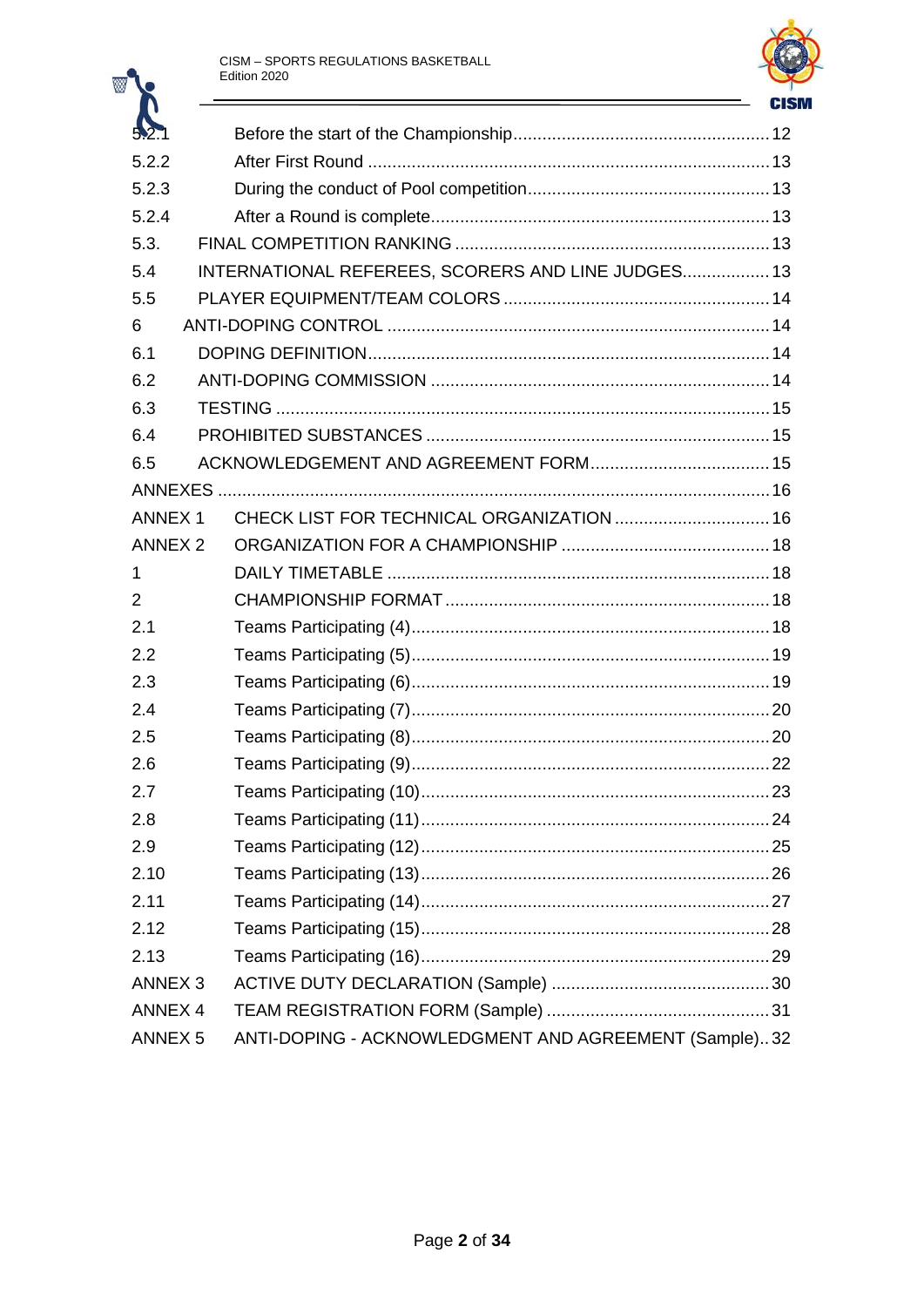



# <span id="page-3-0"></span>**INTRODUCTION**

This publication provides the objectives, rules, structures, and activities for CISM Basketball and those procedures that should be considered and included by the Host Organization during an annual CISM BASKETBALL championship.

The aim of CISM is to establish permanent relationships in the fields of sport and education between the Armed Forces of the World.

**CISM´s motto is "Friendship through Sport"**.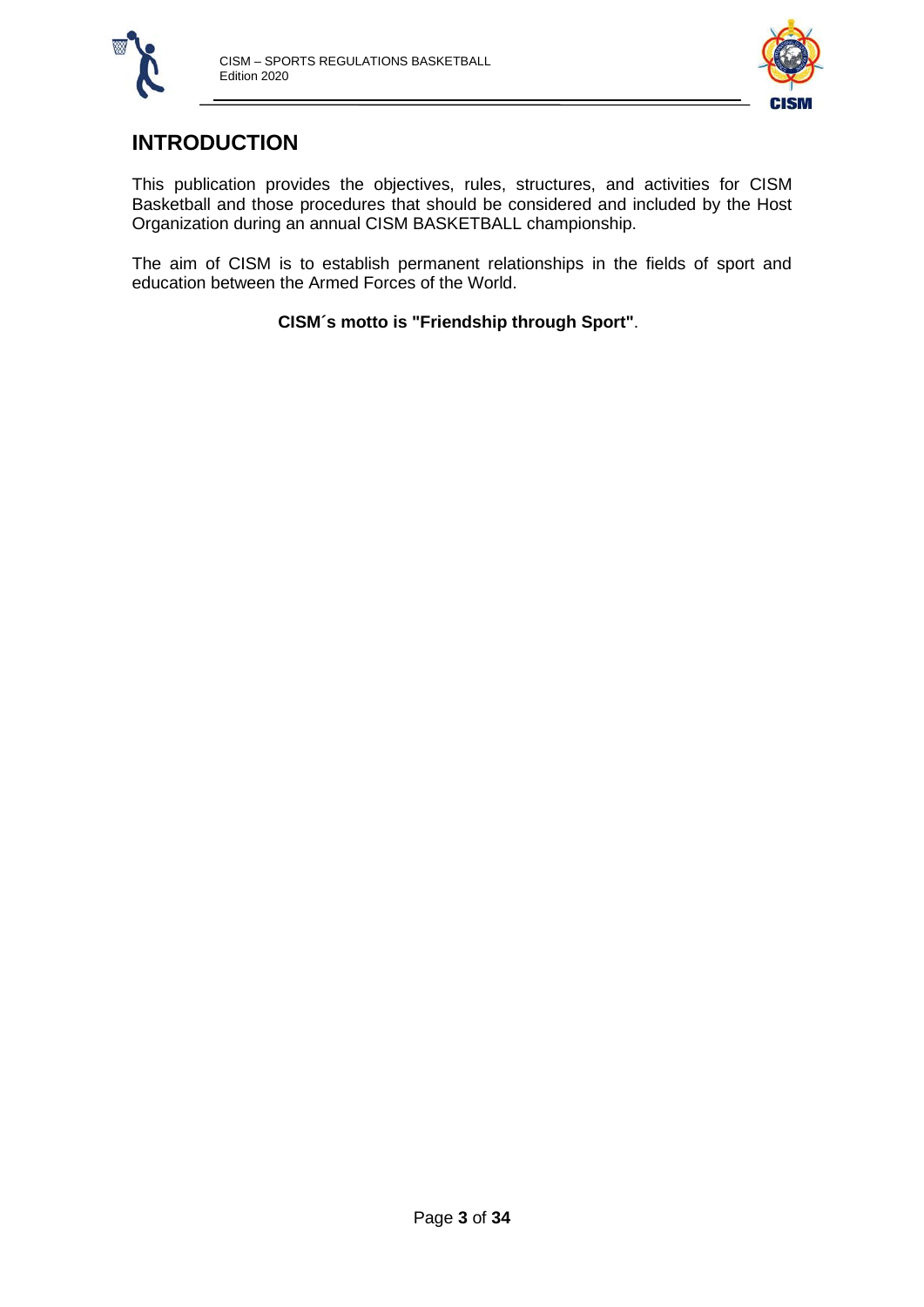



# <span id="page-4-0"></span>**1 THE CHAMPIONSHIP**

## <span id="page-4-1"></span>**1.1 EVENT**

The Basketball Championship will, in principle, be organized each year under the authority of the Conseil International du Sport Militaire (CISM) and with the coordination and approval of the President of the CISM Sport Committee (PCSC) for basketball. Sample check lists for the technical organization of successful Championships are provided to help host Nations with the technical organization as Annex 1 and for tournament format and daily time table as Annex 2.

## <span id="page-4-2"></span>**1.2 TITLE**

The title for a championship tournament will be:

(Numbered) World Military Basketball Championship

The numbered designation will be increased by one from that of the last hosted championship held in a preceding year.

## <span id="page-4-3"></span>**1.3 HOST**

The host country for a championship will be confirmed during the General Assembly of the preceding year. When there are multiple countries willing to sponsor the championship, the General Assembly will assign the host responsibility in cooperation with the President of the CISM Sport Committee (PCSC) for Basketball.

## <span id="page-4-4"></span>**1.4 DATES**

The date for a Championship is set during the General Assembly by the hosting nation. It should not be scheduled during the same period as the Olympic Games, World Championships, or civilian Continental. The dates should not conflict with professional leagues or any other timeframe for which participation may be limited. The dates will be selected to maximize participation to the extent possible and practical.

## <span id="page-4-5"></span>**1.5 PARTICIPANTS**

Competitors (Players) must be military personnel serving on with the National Armed Forces of their country as defined by the CISM regulations. It is prohibited to recall players to active duty for the specific and obvious intent of participating in the championship. Exceptions, in special cases, may be granted in advance by the General Assembly for personnel with intermittent military service in accordance with article 7.21 Participation – Military Status, Chapter VII of the CISM Regulations.

During the preliminary meeting, the Team Captain shall provide the status of all players to the CSC for Basketball. The Chief of Mission shall provide an active duty declaration for members that cannot provide a military identification as per Annex 3.

## <span id="page-4-6"></span>**1.6 AWARDS**

The hosting country is required to present Medals in accordance with article 8.30 Official Medals, Chapter VIII of the CISM Regulations as a minimum, the following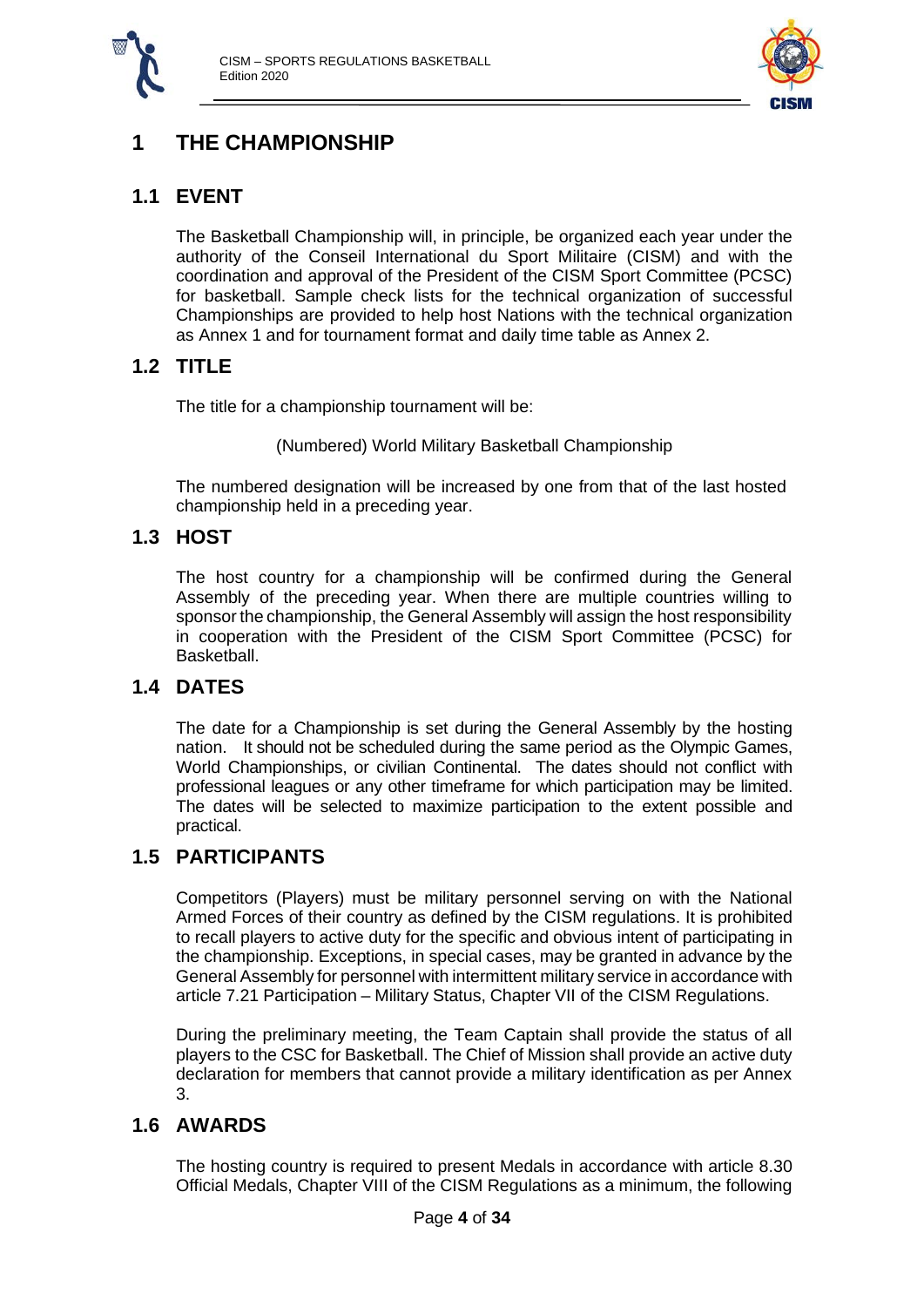

awards:



- to each of the three (3) teams placed first (gold), second (silver), and third (bronze) in the championship standing: one prize or trophy;
- to each competitor/athlete on each of the first three (3) teams in the championship standing: an individual medal (gold, silver, bronze in ranking order, one (1) medal per individual);
- a participation certificate to all the participants; and
- a Most Valuable Player award for both men's and women's competitions.

Per Article 8.33 Other Awards, Chapter VIII of the CISM Regulations, the host country may, if desired, present prizes of its own choice such as a souvenir cup, medal, or other award to other teams and/or individual competitors, Team Captains, Coaches, Assistant Coaches, Trainers, and/or other individuals associated with the mission. This is not mandatory and is at the discretion of the hosting country. The hosting country will provide a list of its intended awards to the PCSC for basketball no later than three (3) months prior to the start of the competition.

#### <span id="page-5-0"></span>**1.6.1 Challenge Cup\***

In accordance with article 8.32 Challenge Cup, Chapter VIII of the CISM Regulations, for all championships at which there are a minimum of six (6) participating countries (Men's Tournament) and four (4) participating countries (Women's Tournament), the Basketball Challenge Cup shall be awarded to the first place (champion) team.

The champion team shall:

- keep the Challenge Cup until one month preceding the next championship;
- have it engraved, at its own expense, according to a pattern determined by the CSC for Basketball, the name of their country and the date of the championship; and
- forward the Challenge Cup to the country organizing the next championship one month before the scheduled date.

\*Note: This is not currently mandatory.

#### <span id="page-5-1"></span>**1.6.2 Fair-Play Cup**

In accordance with article 8.34 Fair Play Cup, Chapter VIII of the CISM Regulations, in keeping with the CISM campaign against violence and to encourage good sportsmanship, a fair play award shall be presented to a team for a particular action or attitude towards fair play demonstrated during the Championship.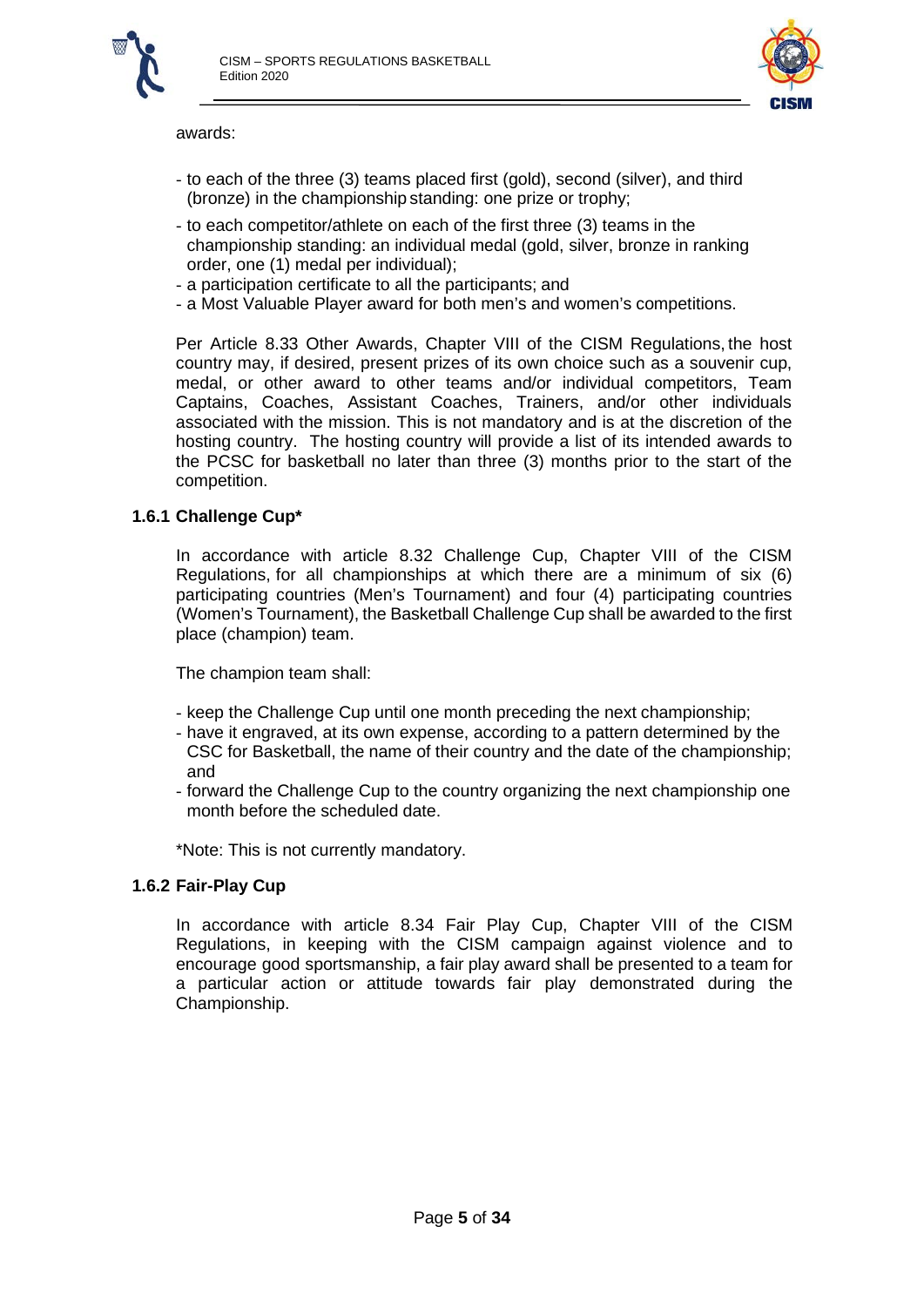



# <span id="page-6-0"></span>**2 INVITATION – PARTICIPATION**

## <span id="page-6-1"></span>**2.1 INVITATION**

Nine (9) months prior to the event, the organizing committee will send a draft of the invitation to the CISM Sport Section and PCSC for Basketball.

Six (6) months prior to the event, the organizing committee will send the final and official version of the invitation (electronic version) to the CISM Sport Section and PCSC for basketball signed by the Chief of Delegation or other high authority.

The rules concerning the invitation procedure, invitation file and reply to invitation are provided in the CISM Regulations, Chapter VIII, Article 8.1 to 8.3.

## <span id="page-6-2"></span>**2.2 COMPOSITION OF A MISSION**

Each country may enter one team into the competition. The maximum size of the mission is:

| <b>Representative/Participants</b>  | Men's | Women's |
|-------------------------------------|-------|---------|
| Chief of Mission <sup>1</sup>       |       |         |
| Team Manager (Team Captain)         |       |         |
| Coach                               |       |         |
| <b>Assistant Coach</b>              |       |         |
| Doctor, Trainer, or Physiotherapist |       |         |
| Referees <sup>2</sup>               | 2     | າ       |
| Players                             | 12    | 12      |
| Total                               | 19    | 19      |
| Total <sup>3</sup>                  |       |         |

<sup>1</sup> Only one (1) Chief of Mission will be authorized when the Women's and Men's Championships are conducted at the same time.

² Referees accompanying a mission must be Fédération Internationale de Basket-ball (FIBA – more commonly known as the International Basketball Federation), qualified (International) as per article 5.5.

³ The total number of representatives and participants when Women`s and Men`s Championships are conducted at the same time is 35.

CSC members are officially invited, and may be included as extra members of their country's mission, if participating in the competition. They will not be counted as part of their country`s mission.

No additional members may be included in the delegation without the specific authorization of the host country.

## <span id="page-6-3"></span>**2.3 COMPOSITION OF A TEAM**

The Team Composition for CISM Basketball Competition is as follows:

- Team Manager (Team Captain);
- Coach;
- Assistant Coach;
- Doctor or Trainer or Physiotherapist; and
- Twelve (12) players.

Only the players and a maximum of four (4) coaching staff from the team composition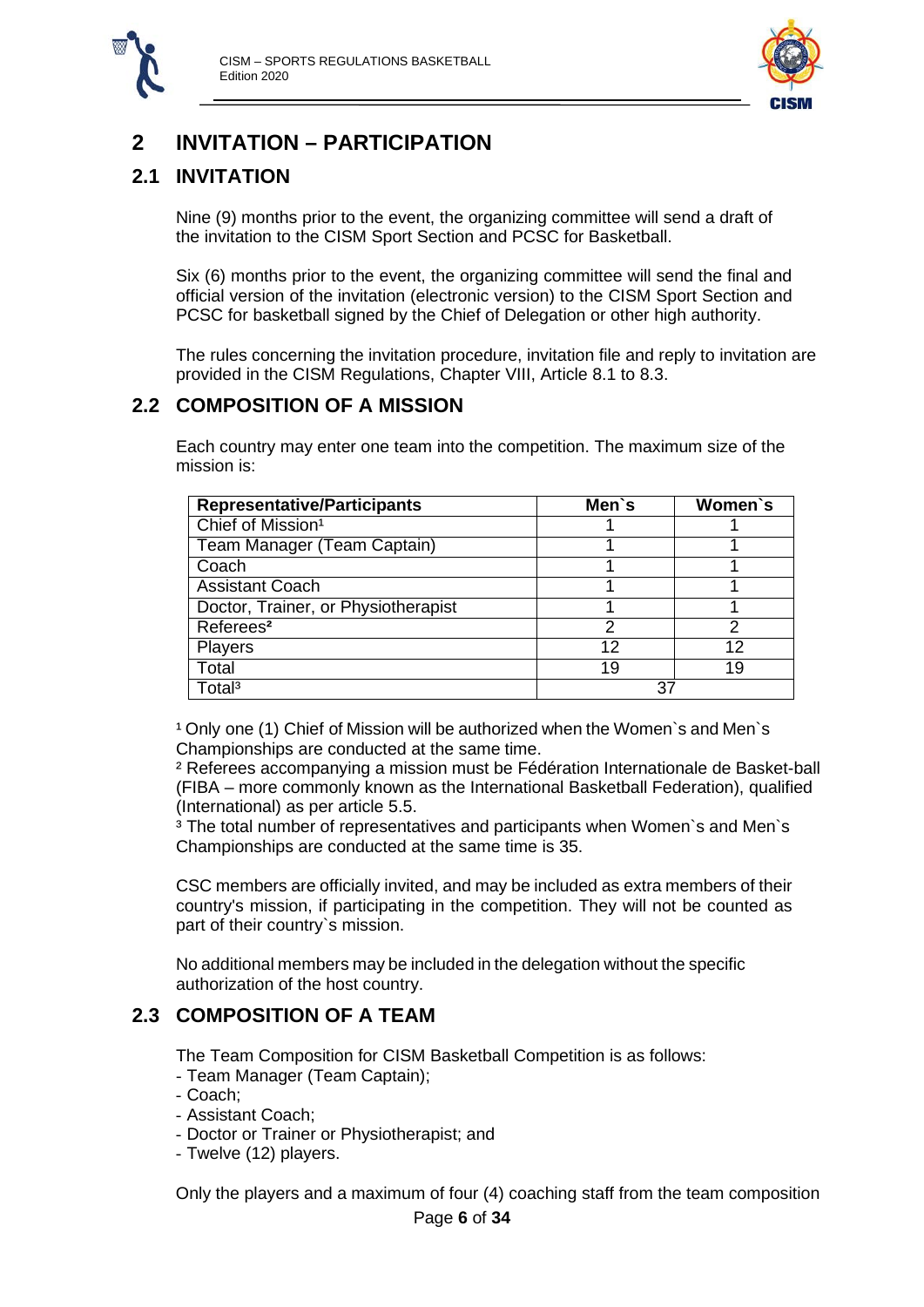



are allowed to sit on the team`s bench.

#### <span id="page-7-0"></span>**2.3.1 Team Registration**

The final team registration for CISM Championships will be recorded on a form such as found in Annex 4 – Team Registration Form.

## <span id="page-7-1"></span>**2.4 COMPETITION SCHEDULE**

The duration of the championship should not normally exceed twelve (12) days. The number of days required for a championship will vary depending on the number of teams participating and the number of competition days required to complete the required matches.

#### <span id="page-7-2"></span>**2.4.1 Calendar of Events**

Typically, the calendar of events for a competition will be structured as follows:

- Day 1: Arrival of the Missions;
- Day 2: Preliminary Enquiry, Preliminary/Technical meeting, Opening Ceremony, Training;
- Day 3: 1st day of competition;
- Day 4, 5, etc.: Total number of days required to conduct the competition and the Closing Ceremony;
- Next to last day: Cultural Day; and
- Last day: Departure of Missions.

Notes:

- The Number of days for the competition will depend on the number of participating teams and will be played in accordance with Annex 2 or other format if approved well in advance by the PCSC for basketball.
- The hosting country may schedule the opening, closing ceremonies, and/or the cultural day on other days than those designated in the above Calendar of Events. However, the opening ceremonies should be scheduled on the evening of the second day (Preliminary Meeting day).
- All schedules must be coordinated and approved, in advance, by the PCSC for basketball.

## <span id="page-7-3"></span>**3 ORGANIZATION – MANAGEMENT**

## <span id="page-7-4"></span>**3.1 RECOMMENDED ORGANIZATIONS**

The recommended organization includes:

- General Organization;
- Technical Organization;
- Logistical Organization; and
- Ceremonial and Protocol Organizations.

Responsibilities for each organization will conform to those provided in the CISM and FIBA Regulations.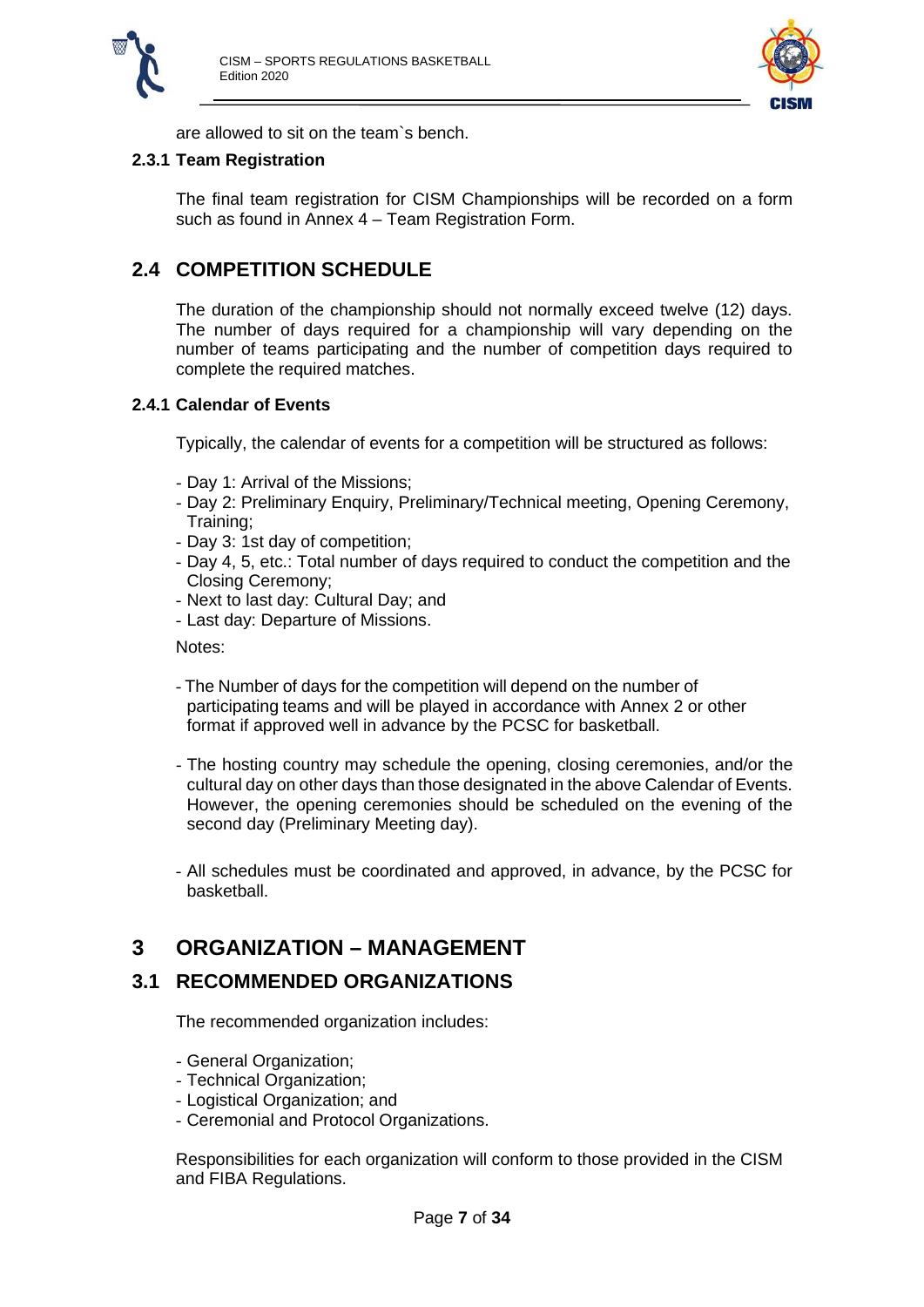



All of the provisions set out in the CISM Regulations shall be used for the Basketball Championships. See the most current CISM regulations for more details.

## <span id="page-8-0"></span>**3.2 PRELIMINARY INQUIRY MEETING**

The preliminary inquiry meeting will be before the preliminary meeting. The following members from the delegation will take part: the team manager, coaches, assistant coaches, team doctor/physiotherapist, and the members of the CSC for Basketball.

Documents to be presented by the team managers at the preliminary enquiry meeting:

- a) Passports of all members of team composition;
- b) Team Registration (Annex 4);
- c) CISM Anti-Doping Acknowledgment and Agreement Form (Annex 5, signed by each athlete);
- d) Therapeutic Use Exemption (M-8 form); and
- e) Military ID card.

During the preliminary inquiry, all the requested documents will be presented and checked. The team managers will provide one sample of each set of the captain's playing uniform (one of each color) and the coach must confirm the final list of players.

## <span id="page-8-1"></span>**3.3 CISM SPORT COMMITTEE (CSC) FOR BASKETBALL**

In accordance with the CISM organizational structure, the Secretary General shall ensure that a CISM Sport Committee (CSC) for Basketball is established in accordance with article 2.15 of the CISM Regulations. The Sport Committee is composed of:

- A President;
- A Secretary; and
- Members, whose appointment shall be approved by the PCSC for basketball once approved by their respective delegations.

#### <span id="page-8-2"></span>**3.3.1 The President of the CISM Sport Committee (PCSC) for Basketball**

The PCSC is the ultimate CISM sport authority for basketball and oversees the technical conduct of the sport while being accountable to the Secretary General for the sport of Basketball in accordance with article 2.16 of the CISM Regulations.

#### <span id="page-8-3"></span>**3.3.2 CSC Duties**

The Basketball Committee will exercise its duties in accordance with article 7.12 of the CISM Regulations.

The CISM Sport Committee members shall arrive at least two (2) days before the competition.

## <span id="page-8-4"></span>**3.4 TECHNICAL JURY**

An International Technical Jury will be selected, from members of participating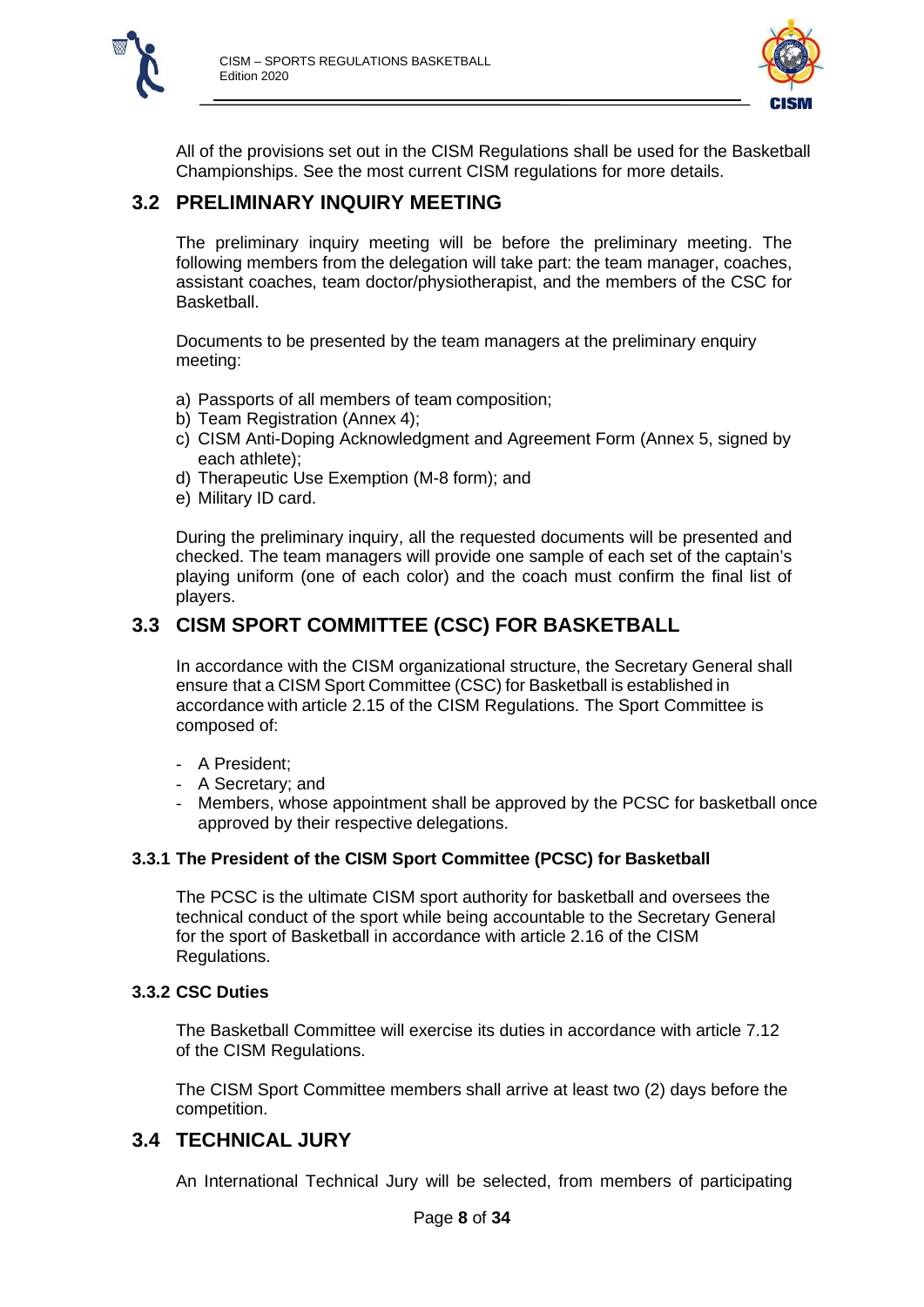



nations, for each competition. These individuals require detailed knowledge of Basketball rules and procedures. At the technical meeting, the PCSC for basketball will announce the size of the Technical Jury, based upon the number of teams participating in the competition. The President and members of the CSC can also serve on the Technical Jury. (reference CISM regulations article 8.12)

#### <span id="page-9-0"></span>**3.4.1 Functions of the Technical Jury**

The technical jury is responsible for the smooth running of the competition, which may include but is not limited to:

- Ensures, in consultation with the Technical Sub-Committee of the host Organizing Committee, that the court and facilities conform to the standards required by the Official International Rules;
- Ensures that regulations are properly observed;
- Resolves any technical situation not otherwise covered;
- Resolves any protest submitted in writing by a Chief of Mission;
- Resolves any protest within the referee's jurisdiction; and
- Controls and approves all match results, to include compliance with FIBA rules and approved exceptions.

A neutral member of the Technical Jury must be present at each match. The first meeting of the Technical Jury may be held immediately after the technical meeting.

## <span id="page-9-1"></span>**3.5 JURY OF APPEAL**

The Jury of Appeal composition and functions will be in accordance with article 8.13 of the CISM Regulations.

## <span id="page-9-2"></span>**4 OFFICIAL LANGUAGE**

English is the official language used in establishing these regulations. In case of conflict in language interpretation(s), the English version will be used to settle any dispute(s).

## <span id="page-9-3"></span>**5 SPECIAL CISM BASKETBALL RULES**

The FIBA rules and sports regulations apply for CISM Basketball Championships except as modified herein.

#### <span id="page-9-4"></span>**5.1 HOSTING NATION**

The hosting Nation shall:

- Provide additional referees to meet requirements;
- Provide additional, qualified, official scorekeepers;
- Provide official game balls that conform to FIBA specifications approved for the Olympic Games and used at the present FIBA World Competitions
	- Declare the make and model of the game ball to be used to the PCSC and all proposed participants at least three (3) months prior to the start of the competition.
- Provide full support and logistics staff to ensure the competition runs smoothly

#### <span id="page-9-5"></span>**5.1.1 Format for the Competition**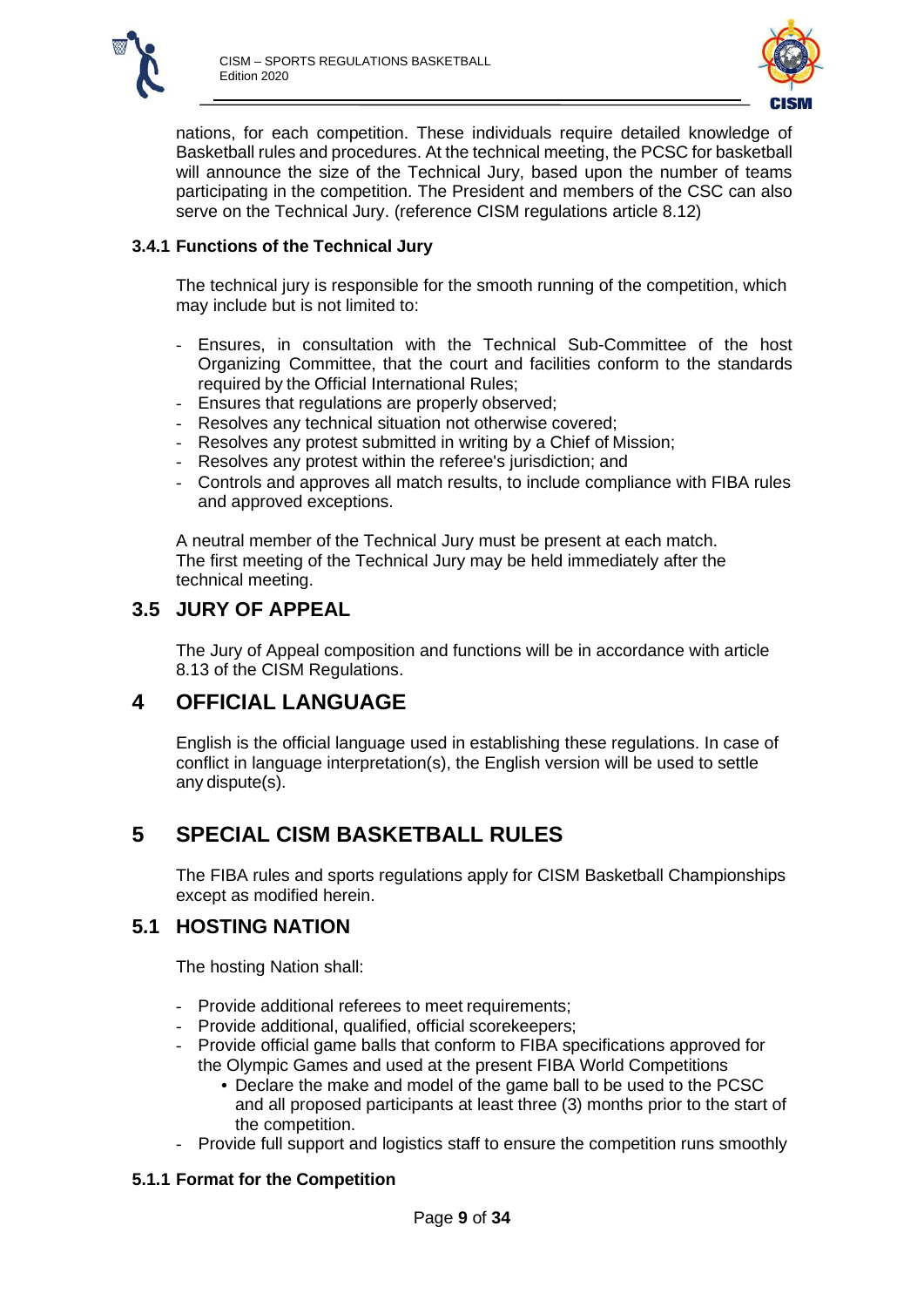



The competition format in Annex 2 will be used based upon the number of participating teams. The PCSC for Basketball is allowed to change the sequence of games depending on the number of courts available, television broadcasting, or other reasons that may impact the championship. In exceptional cases, when the organizing country cannot accept all countries wishing to participate, the President of the CISM Sport Committee for Basketball will consider the participation ranking list and a "Wild Card" system, if necessary.

#### <span id="page-10-0"></span>**5.1.2 Participation Ranking List**

For participation at a CISM World Military Basketball Championship, the President of the CISM Sport Committee (PCSC) for Basketball will have a participation ranking list for selecting nations, based upon three (3) components:

- previous participation;
- hosting; and
- performance results.

Nations will be awarded points based upon these criteria as follows:

#### **Previous Participation**

- Two (2) points for each time a Nation has participated in an official CISM championship confirmed by the PCSC for basketball, over the last five (5) CISM championships held.

#### **Hosting**

- Ten (10) points for each time a nation has hosted a championship over the last five (5) official CISM championships.

#### **Performance Results**

- Nations are awarded points based upon their team's performance results at each of the official CISM championships attended over the last five (5) in accordance with the following scale:

| <b>Result</b>             | <b>Points</b> |
|---------------------------|---------------|
| 1st and 2nd places        | 12 points     |
| 3rd and 4th places        | 10 points     |
| 5th and 6th places        | 8 points      |
| 7th and 8th places        | 6 points      |
| 9th and 10th places       | 4 points      |
| 11th and following places | 2 points      |

The nation with the greatest total points (based on the combined total of past participation, hosting, and previous performance results) over the past five (5) championships shall be granted  $1<sup>st</sup>$  consideration for participating at the next championship, followed by the nations with the next greatest number of points. In case of a tie in points ranking, the following tie breaking criteria will be applied, in order:

- The nation which has the most participation points within the past five (5) official CISM championships will be ranked ahead of other nations within the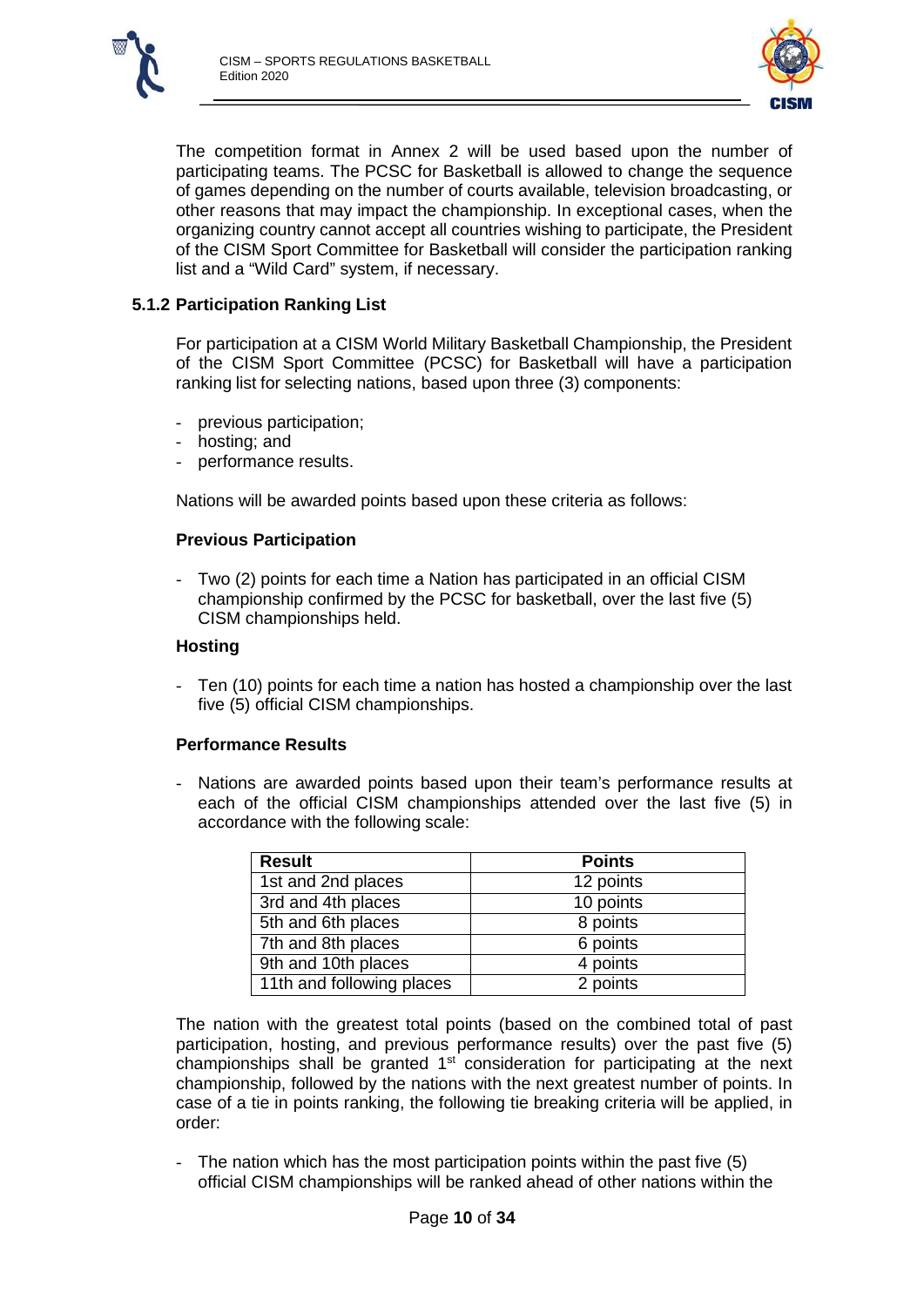



tied point ranking;

- If this criterion still results in a tie, performance results from the last official CISM championship in which the nation competed will be used to determine ranking between tied nations with the highest total of points having priority;
- Should this still result in a tie, the most recent participation points will be used to determine ranking between tied nations;
- Should this still result in a tie, the most hosting points within the past five (5) official CISM championships will be used to determine ranking between tied nations; and
- Should this still result in a tie, the most performance results points within the past five (5) official CISM championships will be used to determine ranking between tied nations.
- Finally, should any tie remain, the host country shall make every effort to accommodate all of the tied teams. Should that not be possible, the PCSC for basketball will flip a coin or otherwise provide a random drawing for the team(s) that will participate.

The President of the CISM Sport Committee for Basketball is allowed to provide a country a Wild Card (maximum of 20% rounded up of the number of possible participants on the invitation file) entry into a championship when it is deemed to be in the best interest of promoting the values of CISM or the interests of the sport within a CISM region or of the host nation. This decision will be carefully and thoughtfully balanced with the impact on other participatingnations. It is paramount to ensure tough and appropriate competition while aspiring to promote all CISM values and be as inclusive as possible given all these constraints.

#### <span id="page-11-0"></span>**5.1.3 Discipline**

Should a player be ejected from a match/game for unsportsmanlike conduct or any other violation which may cause embarrassment to CISM, the player may not be allowed to compete in later matches at the same championship. The Jury of Appeal is the sole judge in this matter.

Should any player, coach, team captain, trainer, or other individual associated with a country's mission refuse to participate in a game (i.e., match), medal ceremony, or similar event for any reason other than official, legitimate, and paid protest, that country will automatically forfeit that game, may be immediately disqualified from the championship, and be immediately required to return to its home country. For a medal and/or award ceremony, any individual or team that refuses to participate will automatically forfeit any award or medal that would have been received. The medals or awards will then either remain with the host country to be returned to the manufacturer, destroyed, or otherwise disposed of, and not be awarded, or be awarded to the next individual or team in ranking order. The individual and/or team will receive a sanction and may be banned from participating in future competitions. In all cases, the sanctions applied will be based on the circumstances of the situation. A minimum sanction may be a point reduction.

The Technical Jury, in conjunction with the PCSC for basketball, will decide how this is handled on a case by case basis.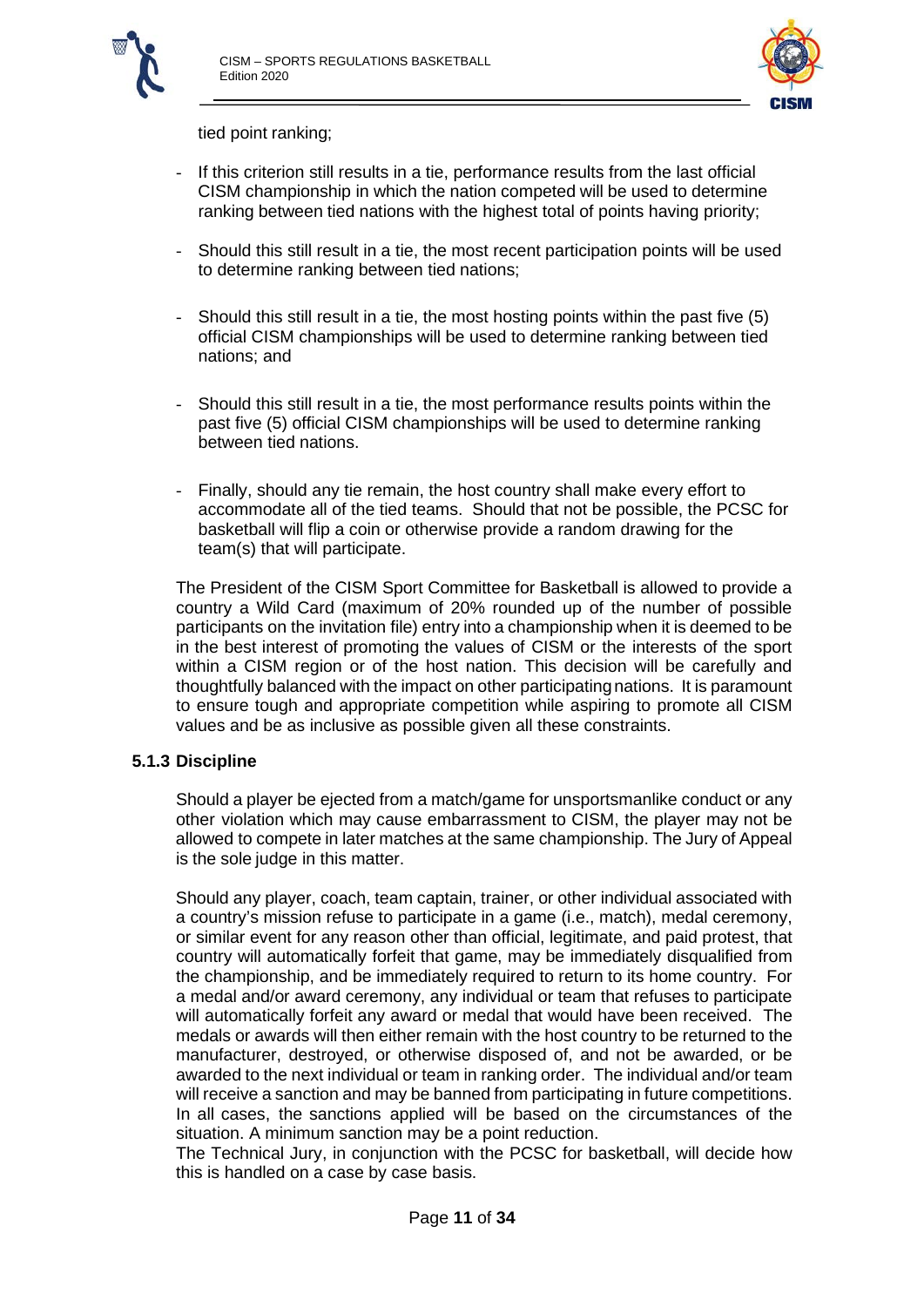



#### <span id="page-12-0"></span>**5.1.4 Seeding of Teams**

To ensure the quality of a championship in which the first round is comprised of more than one pool, it is necessary to appropriately seed the pools to ensure an equitable distribution of the strongest teams among pools.

The seeding of pools will be endorsed by the CSC for Basketball and approved by the PCSC for basketball based upon the results of nations at their two (2) most recent championships, within the past five (5) championships. The **performance results** points identified in section 5.2.2 will be used for this seeding.

In case of a tie, the performance results from the last championship in which the nation competed will be used to determine ranking between tied nations.

The CSC for Basketball will seed the host team as head of Pool A (A1) and proceed with the remaining teams according to the above procedures.

#### <span id="page-12-1"></span>**5.1.5 Formation of Pools**

The number of first round pools will be determined based on the procedures in Annex 2 for the number of participating teams. Seeded teams will be assigned to pools using a drawing of lots or placed in pools by their current ranking to ensure, to the maximum extent possible, that each pool is equally balanced for its strength. To the maximum extent possible and in conjunction with FIBA, teams coming from similar geographic regions will be placed in separate pools. However, balancing pools for strength shall take precedence over geographic separations.

If pool drawing is used, the first group of seeded teams (equal to the number of pools) will draw for pools. The second group of seeded teams will then draw for pools. The remaining teams will then draw for pools.

After all teams are assigned to pools, the teams within each pool will draw for team numbers within the pool. These team numbers will then determine the pairings for each game in accordance with the procedures in Annex 2.

The daily timetable schedule will be established by the CSC for Basketball to grant adequate recovery time to teams and meet facility scheduling requirements. In groups of five (5) or more teams, the team playing the last match of the day will not play the first match of the following competition day. The CSC for Basketball may request last-minute changes in the order of matches established in the daily timetable as long as such changes can be communicated to the teams involved no less than 24 hours before the first matches in question. For example, the CSC for basketball could change the order of game to promote CISM values, encourage maximum fan attendance, or for media (e.g., TV, internet) purposes.

#### <span id="page-12-2"></span>**5.1.6 Training Conditions**

The host nation shall provide a facility for teams to practice prior to the opening of the championship and throughout the championship. To the extent possible, the practice facility shall be co-located (or as close as makes sense logistically for all teams) with the official game facility (i.e., competition court and/or arena) and be of equal quality with functioning equipment (e.g., scoreboards, balls, baskets, etc.) as the official game facility. The Organizing Committee shall prepare a training (i.e., practice) schedule—that must be approved by the CSC for Basketball—in which each team is guaranteed the exclusive use of a training facility for at least one (1) hour per day. To the greatest extent possible, each team will have at least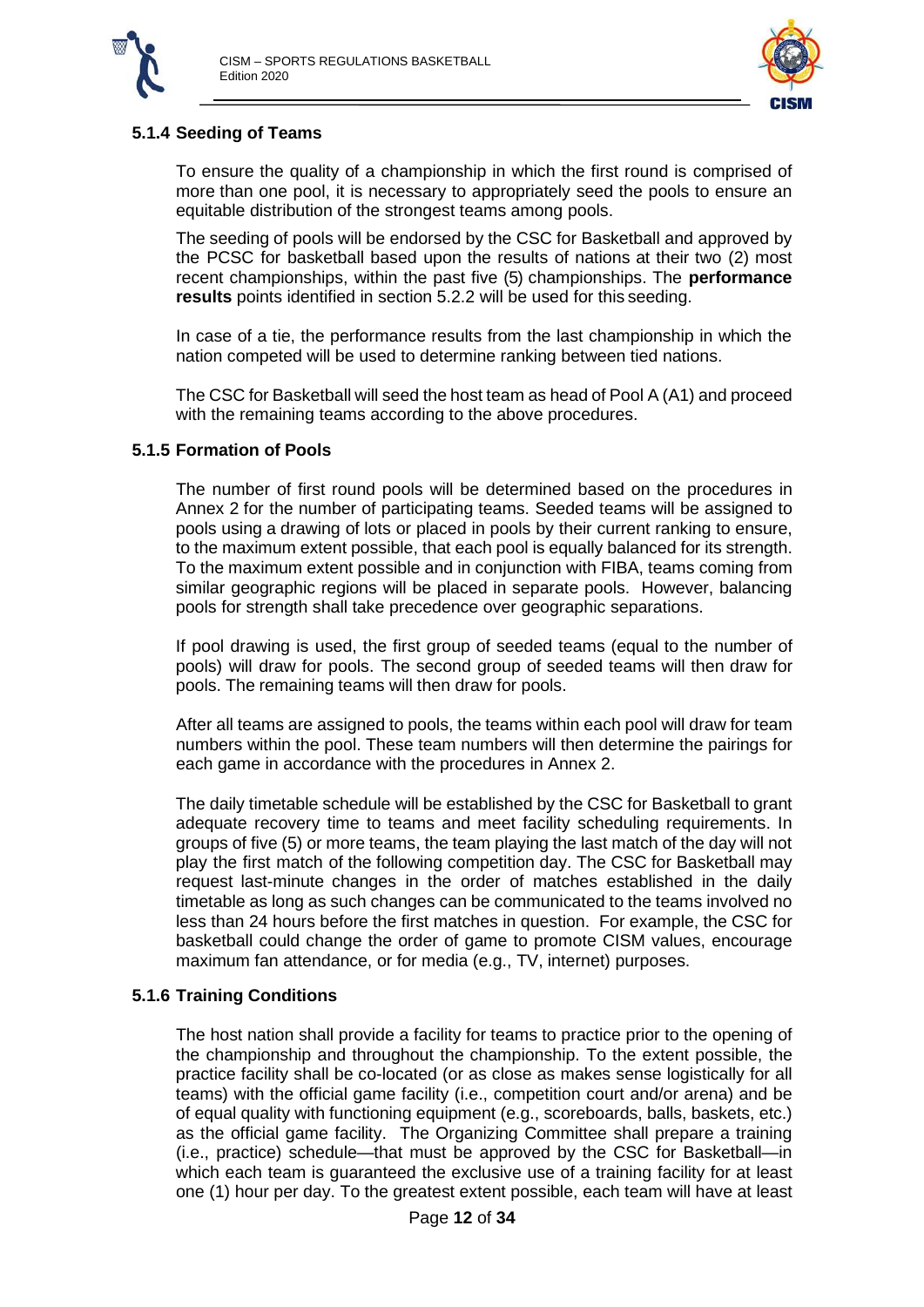

<span id="page-13-2"></span>

one (1) hour of training on each competition court, at minimum, the day before their first match on that competition court.

## <span id="page-13-0"></span>**5.2 FORFEIT**

#### <span id="page-13-1"></span>**5.2.1 Before the start of the Championship**

If a participating Nation withdraws its team from the competition after having submitted their Final Entry, but before the start of the competition, the team may be replaced by another nation approved by the President of the CSC for Basketball, in accordance with the participation ranking that was previously established or an approved wild card inclusion. If a team withdraws from participation after the competition has begun, the CSC for Basketball has authority to apply a sanction for future competitions. In both cases sanctions applied will be based on the circumstances of the withdrawal. A minimum sanction may be a point reduction.

#### **5.2.2 After First Round**

If a team withdraws from the competition after the first-round pools are established and was:

- in a pool where the number of teams were equal to or greater than the number of teams in the other pools, play will continue as established. The position in the pool where the team withdrew will be considered as a "bye" position.
- in a pool where the number of teams were less than the number of teams in the other pools, an additional organizing meeting will be held to re-establish the firstround pools. The competition will be re-organized with the reduced number of teams.

#### <span id="page-13-3"></span>**5.2.3 During the conduct of Pool competition**

If a team withdraws during the conduct of pool competition, the results of competition from the team that withdrew will not be considered. All other matches within the pool will be conducted as if the position of the withdrawing team were a "bye'.

Matches that can be scheduled earlier without hardship will be re-scheduled.

#### <span id="page-13-4"></span>**5.2.4 After a Round is complete**

If a team withdraws after a round is complete and before the start of the next round, the relative positions of the teams in the completed round are retained. All teams standing below the withdrawing team move up one position.

#### **5.2.5 During a Final Round**

If a team withdraws during a final round, the team withdrawing is considered to have never qualified for the round. Any results from competition with the withdrawing team are not considered. The schedule of remaining matches will be reviewed by the CSC for Basketball and changed, if possible, to accelerate completion of the round. The final standings will be adjusted, if appropriate, so that no final place is vacant.

## <span id="page-13-6"></span><span id="page-13-5"></span>**5.3. INTERNATIONAL REFEREES, SCORERS, AND OTHER**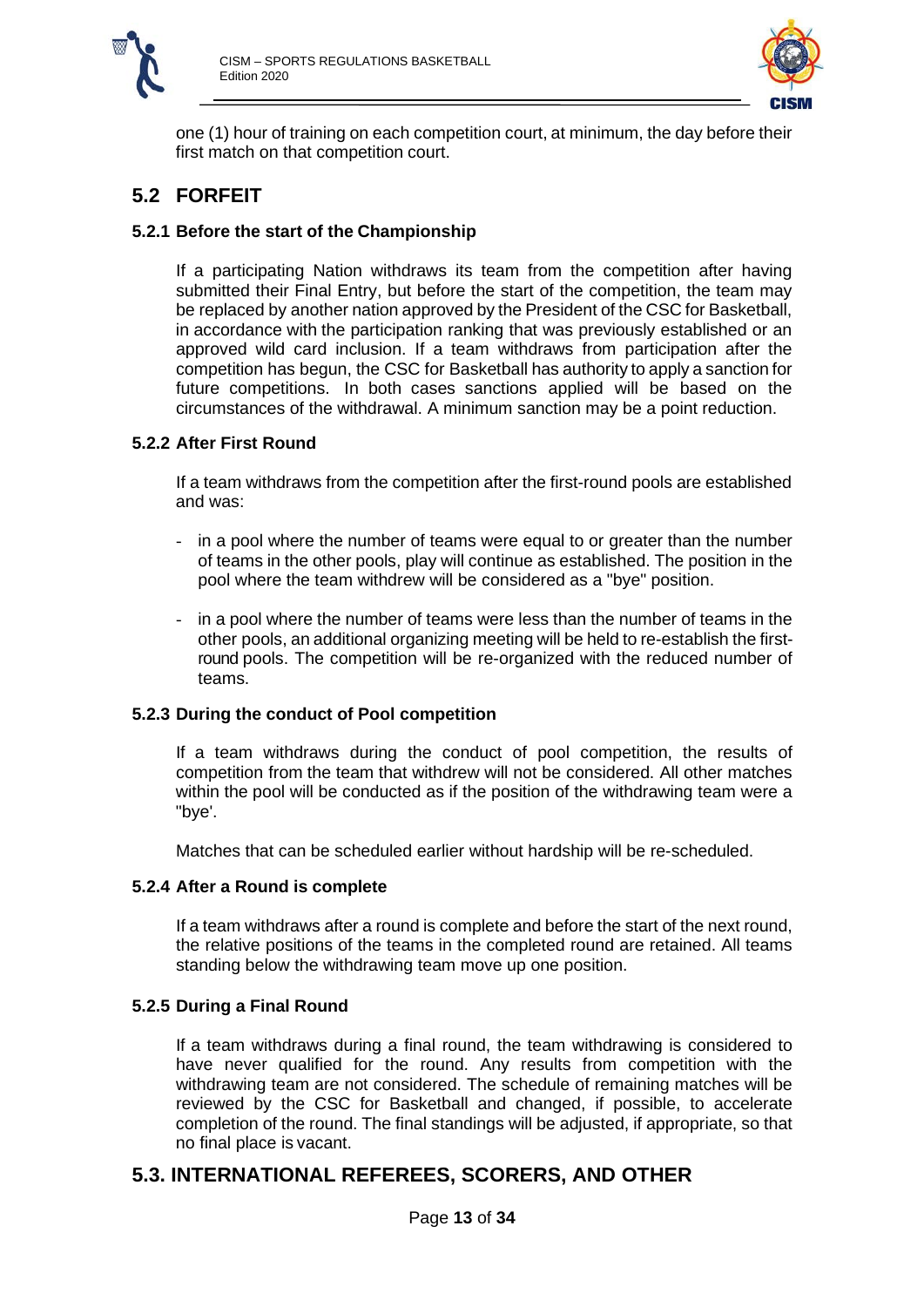



## **JUDGES/OFFICIALS**

- International Referees will be selected in accordance with article 8.15 of the CISM Regulations.
- The Chief Referee will maintain a roster of all approved judges available for the championship event, assign individual referees and line judges to specific matches, and obtain approval of the plan for assignment of referees and line judges from the PCSC for Basketball.
- An International Referee will not be assigned to a match in which his/her country is participating to avoid the appearance of a conflict of interest in fair play.
- International Referees belonging to participating delegations will be used to the maximum extent possible. The hosting country should have adequate, properly qualified, judges available to augment the visiting judges as necessary to ensure that an adequate number of judges are available.
- In order to promote participation of military referees at the International level, participating Nations will be allowed to bring one (1) National Referee if that referee is military and the country is participating at both Male and Female Championships. Such participation must be approved by the CSC for Basketball before the Championships. When approved by the committee, the referee will be allowed to participate in the next Championship, if the country`s participation includes both teams (male and female).
- The hosting Nation will be responsible to provide qualified scorers and all other support personnel (e.g., time and shot clock operators, book managers, statistics compliers, etc.) for the Championships.

## <span id="page-14-0"></span>**5.5 PLAYER EQUIPMENT/TEAM COLORS**

The FIBA official basketball rules dictate player equipment and shall be followed. The PCSC for basketball will handle any conflicts.

In general, the player equipment consists of uniform jersey (shirt), uniform socks, shoes and, training suit. Uniform jersey (shirt) and uniform shorts must be the same for the entire team. All uniforms and anything worn during competition must comply with FIBA standards. The CSC for basketball will have the final word if there is a question.

Each participating team will have, at a minimum, two (2) sets of playing jerseys of different colors. One set must have a jersey which is white (or very light) color and the other set(s) must be of different dark color(s). The names and numbers must be of a contrasting color to the part of the jersey where they are placed.

During matches, the team staff members (coach, assistant coach, trainer/physiotherapist/ doctor, team captain) allowed to sit on the team`s bench must be appropriately dressed with the official team uniform or similar gear that is professional and matches their country's uniforms. Persons not respecting this rule will not be permitted access to their team's bench. The CSC for basketball will have the final word if there is a question.

# <span id="page-14-1"></span>**6 ANTI-DOPING CONTROL**

During CISM Military World Basketball Championship the anti-doping tests and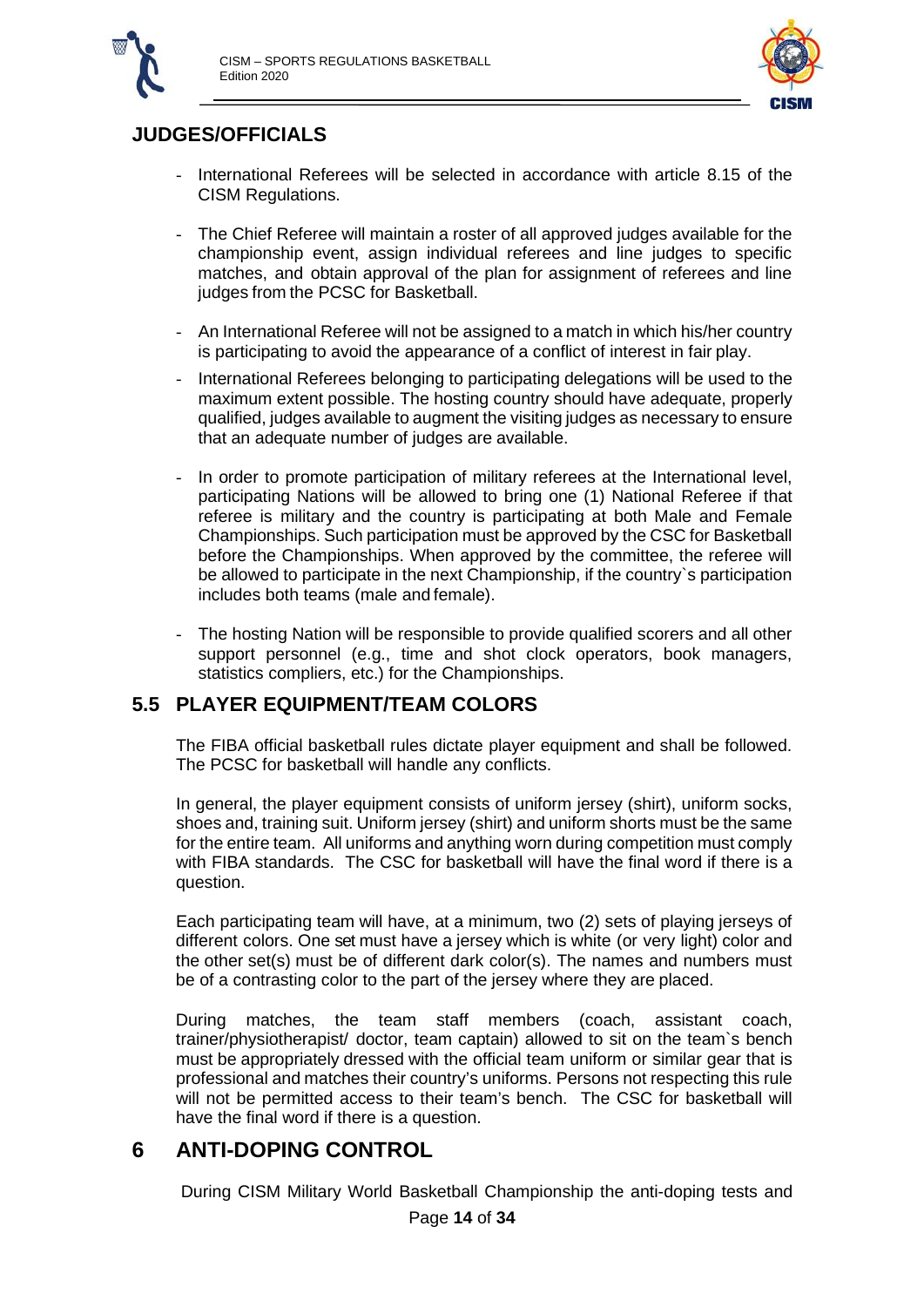



procedures shall be carried out accordingly the CISM Anti-Doping Rules and World Anti-Doping Association (WADA) Regulations.

Organizers of CISM World Military Basketball Competitions are **obliged to prepare and bear expenses** for anti-doping control.

## <span id="page-15-0"></span>**6.1 DOPING DEFINITION**

Doping is defined as the occurrence of one or more of the anti-doping rule violations set forth in the CISM Anti-Doping Rules.

Doping, according to this definition, is strictly forbidden in CISM.

## <span id="page-15-1"></span>**6.2 ANTI-DOPING COMMISSION**

The operative responsibilities of the anti-doping controls will rest with the Anti-Doping Commission formed for the considered event. The composition and tasks of this commission are defined in the CISM Anti-Doping Rules.

## <span id="page-15-3"></span><span id="page-15-2"></span>**6.3 TESTING**

The number of tests and minimum level of analysis should follow the Test Distribution Planning (TDP) issued by CISM General Secretariat and posted on the CISM website annually or otherwise provided by the PCSC for basketball.

## **6.4 PROHIBITED SUBSTANCES**

The CISM Anti-Doping Rules incorporate the Prohibited List which is published and revised by WADA. CISM and WADA will make the current Prohibited List available on their website, respectively at www.wada-ama.org and www.cism-milsport.com or updated and current links as appropriate.

## <span id="page-15-4"></span>**6.5 ACKNOWLEDGEMENT AND AGREEMENT FORM**

Each team player shall provide an Acknowledgment and Agreement – CISM Anti-Doping form (Annex 5) at the preliminary enquiry meeting.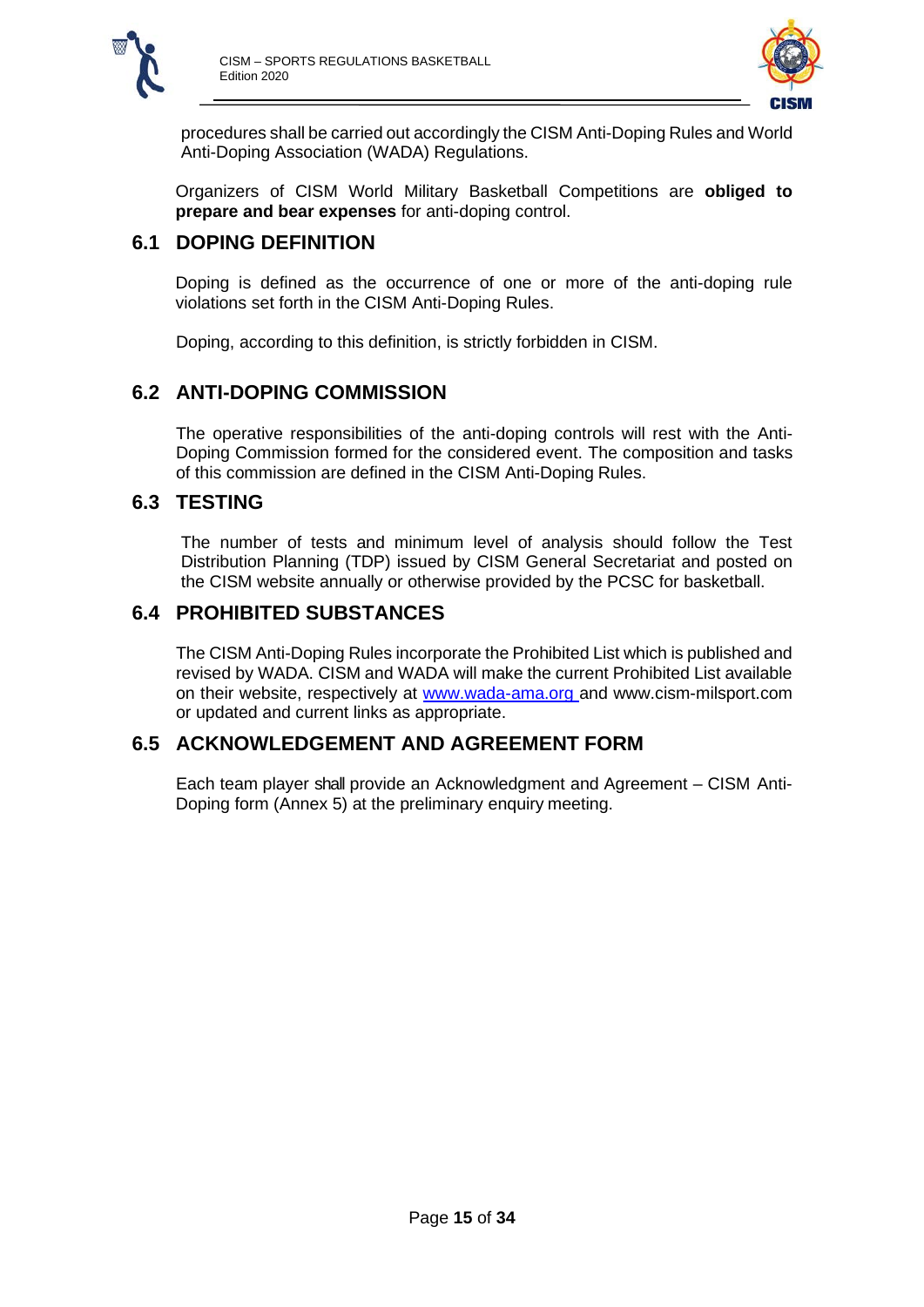



# <span id="page-16-0"></span>**ANNEXES**

# <span id="page-16-1"></span>**ANNEX 1 CHECKLIST FOR TECHNICAL ORGANIZATION**

The organization of a world class tournament as the CISM Basketball Championship requires adequate facilities and equipment.

In order to help the host country, the following checklist is provided:

(1) Facilities conforming to FIBA standards

Basketball Courts Adequate space for spectators Reserved area for VIP's Reserved area for officials (Referees, scorers, line judges, timekeeper, announcer, medical officers, CISM Basketball Committee Members, and media) Facilities for medical personnel Facilities for refreshments Separate lockers for Men, Women, and Referees including separate lockers for all teams competing Facilities for internet and all media Facilities for Technical Jury and administration Facilities for anti-doping control

(2) Equipment (also see FIBA rule for equipment list, including Appendix on basketball equipment)

Basketballs (at least 15) conforming to FIBA standards Backstop units consisting of: backboards, baskets with pressure release rings and nets, backboard support structures including padding Extra Whistles (10) **Timers** Score Keepers Game Clock Shot clock Stop watch or other timing device used for timeout duration Two (2) separate, distinctly different and loud signals, one of each for the ▬ shot clock operator, ▬ scorer/timer Extra baskets/goals and nets conforming to FIBA standards Electric Scoreboard (capable of displaying score, tie, timeouts, player and team fouls, and all display under FIBA regulation) and a Manual Scoreboard as a supplemental for officials **Scoresheet** Player Foul markers Team foul markers Alternating possession arrow Adequate lighting Team Trophies and individual awards Flags and flagpoles or places to display flags Public address system Identification for officials, coaches, and players Current rule books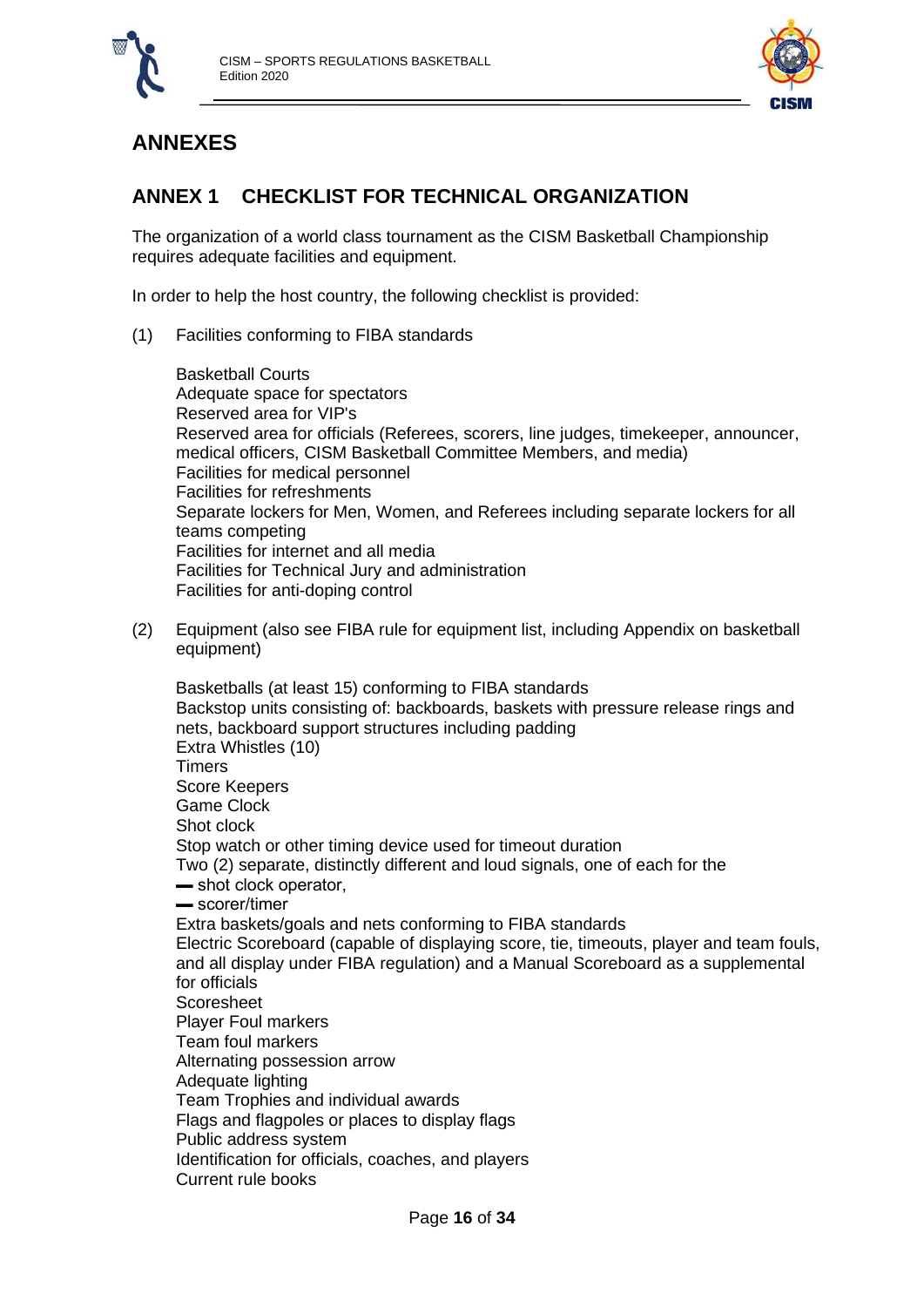



International scoring sheets and forms conforming to FIBA standards Equipment for drying the floor

(3) Personnel

Officials certified by FIBA Table Officials Qualified Scorers Shot clock operator **Timekeepers** Medical Officer Announcers MP's for traffic control Ushers Photographers Videographers Moppers and cleaning personnel **Statisticians**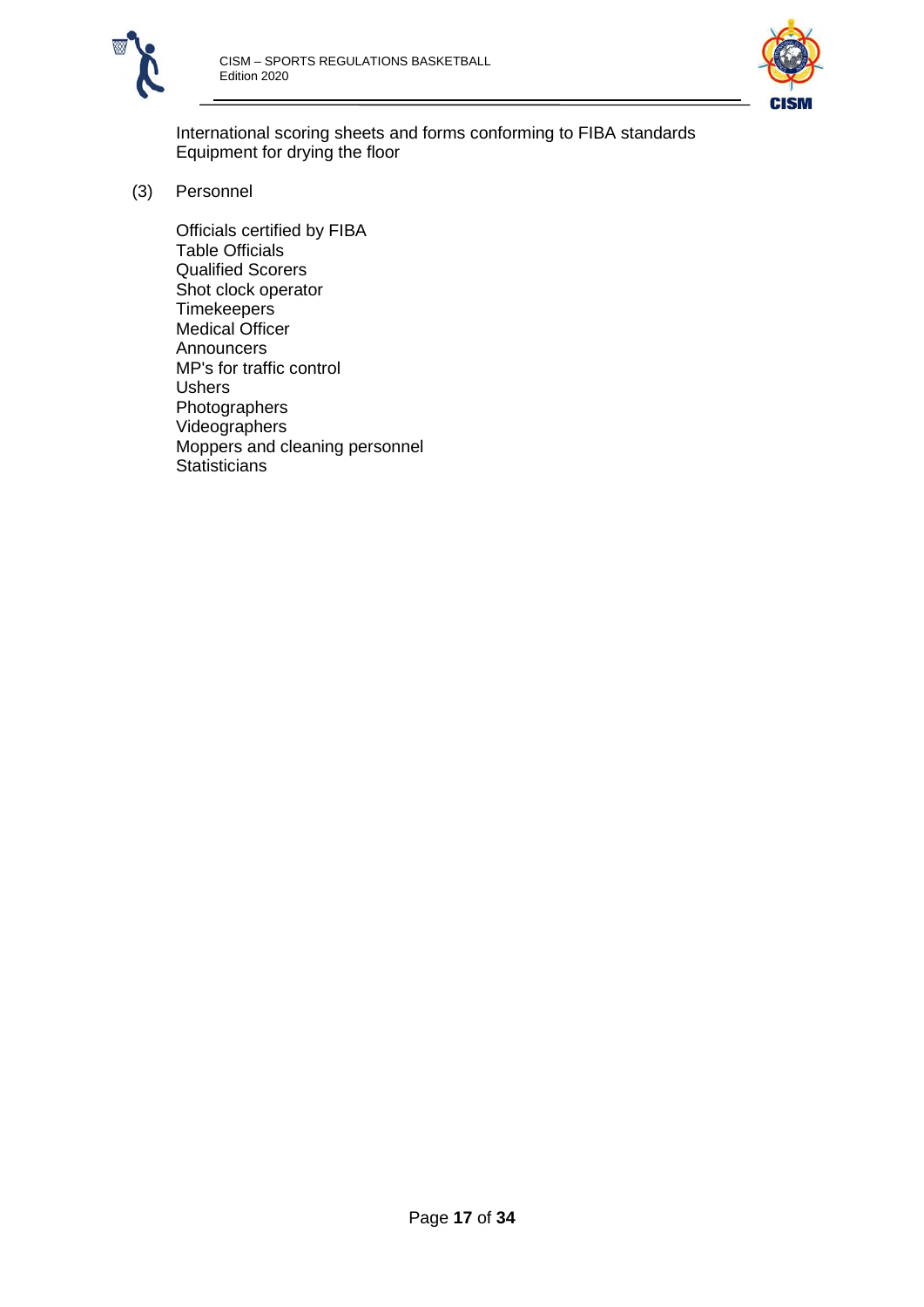



#### (4) Administration

Invite dignitaries - arrange seat reservations. Notify all officials and coaches of time and place of event. Secure separate dressing rooms for each team players and for officials. Programs - Publicity Rules Committee Meeting - Notify all officials of local ground rules, assign specific duties to all officials. Check all equipment necessary to handle the event well in advance. Start on schedule. Read the directives published by CISM. Check on billeting and messing facilities for all teams well in advance. Check on transportation between (1) railroad station and billets, (2) airport and billets, (3) Mess hall and billets, and (4) site of contests and billets. Set up a reporting place upon arrival of teams. Provide guide to assist visiting teams to proper destination. Liaison individual(s) that coordinates with the PCSC for basketball. Translator(s)/administrative assistant(s) to the PCSC for basketball. Personnel that work with and report to the CSC for basketball. Post directional signs to site of tournament. Establish time and place for teams to have pre-competition (warm up) workouts. Arrange for committees to make drawings and go over rules the day before competition commences. Arrange for music or band. Arrange for opening and closing ceremonies, and presentation of awards. Material(s) for announcer (Form Sheet) Report all material for promotion, publicity and results of championship to newspapers, radio, and television. Have posters printed and distributed at least two (2) weeks prior to competition. Mail boxes for each country Daily Bulletin for each day of competition

(5) Miscellaneous Game Operation Items

Provide a stat sheet to each coach and assistant coach at the end of each half and at the end of each game. This is two (2) sheets per half, per team. Provide a stat sheet to the PCSC for basketball and each CSC member at the end of

each half and at the end of each game.

Provide VIP and/or court side seating for the PCSC for basketball, each CSC member, and head referee to ensure maximum visibility of each game.

List any expected performances that are expected during time-outs, half times, between games, or at any other times.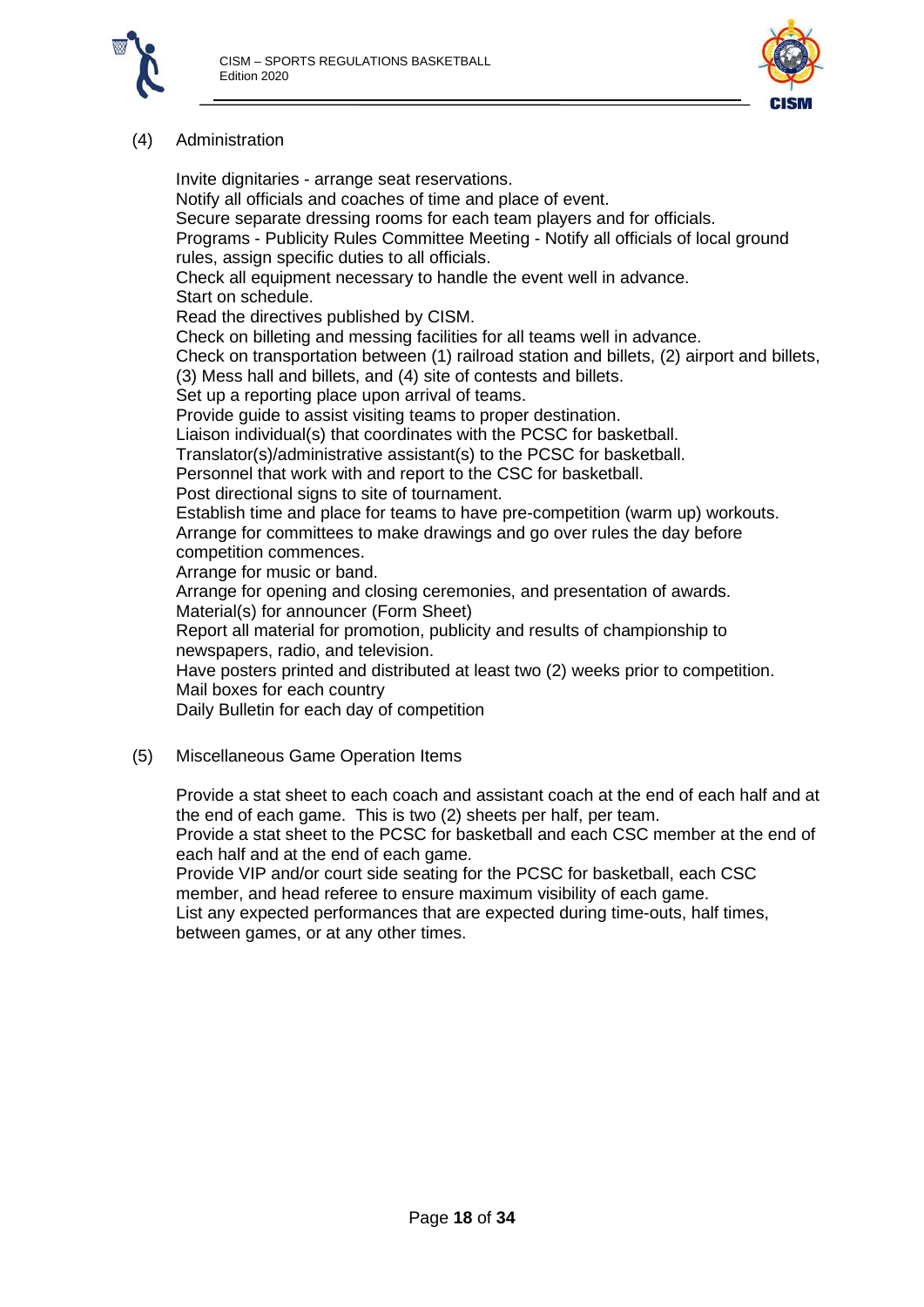



# <span id="page-19-0"></span>**ANNEX 2 ORGANIZATION FOR A CHAMPIONSHIP**

## <span id="page-19-1"></span>**1 DAILY TIMETABLE**

**1.1 Home Team:** When the daily timetable is provided, the first team listed in a pairing is designated as the home team. As such the home team will wear white/light jerseys and the visiting team will wear dark jerseys unless otherwise specified by the tournament organizer, approved by the PCSC for basketball, or agreed in advance by both teams. In a match involving the host nation, it will always be designated the home team.

The daily timetable may vary based on the FIBA Sport Regulations to accommodate the playing of important matches at peak audience hours as determined by the PCSC for basketball in conjunction with the host country. When the order is determined, a team playing the last match of the day WILL NOT play the first match of the following morning. The Organizing Committee, in coordination with the Technical Committee, may agree to last-minute changes if Coaches of all teams involved are informed at least 24 hours prior to the match or otherwise agree.

The daily timetable should provide 2.5 hours of play for each match whenever possible.

**1.2 Benches:** When standing on the court and facing the scorer's table, the home team bench shall be to the left of the scorer's table. Each team will warm up and start going towards the basket on the opposite side of the court.

#### <span id="page-19-2"></span>**2 CHAMPIONSHIP FORMAT**

**2.1** All competition and brackets below are tentative and suggested. FIBA regulations will determine specific formats and the PCSC for basketball will also approve all formats as submitted by the host nation well in advance of all competitions. If there are more days available, the tournament may be structured with a quarter final round, semi-final round, and then a championship round. In that case, for example,  $1<sup>st</sup>$  place pool A will place  $4<sup>th</sup>$  place pool B, then 2 vs. 3. Then winners play winners such as 1 vs. 2 and 1 vs. 2 in the semi-finals. Then, the semi-final winners play each other in the championship the following day.

#### <span id="page-19-3"></span>**2.2 Teams Participating (4)**

One pool of four (4) teams - each team meets all the others. Seeding and drawing of lots by teams for team number will be conducted by the CISM Basketball Committee (i.e., CSC for basketball), unless already set based on ranking.

Daily Timetable

**Round 1**: Double Round

Robin Round Robin 1

| 1 <sup>st</sup> Day | 2na     | 2rd<br>◡                      |
|---------------------|---------|-------------------------------|
|                     | Day     | Day                           |
| l -4                | ∸–      | ີ<br>$\overline{\phantom{a}}$ |
| $2 - 3$             | ╮-<br>ັ | -4-ۍ                          |

 $4<sup>th</sup>$  day: Semifinal (1 vs. 4, 2 vs 3)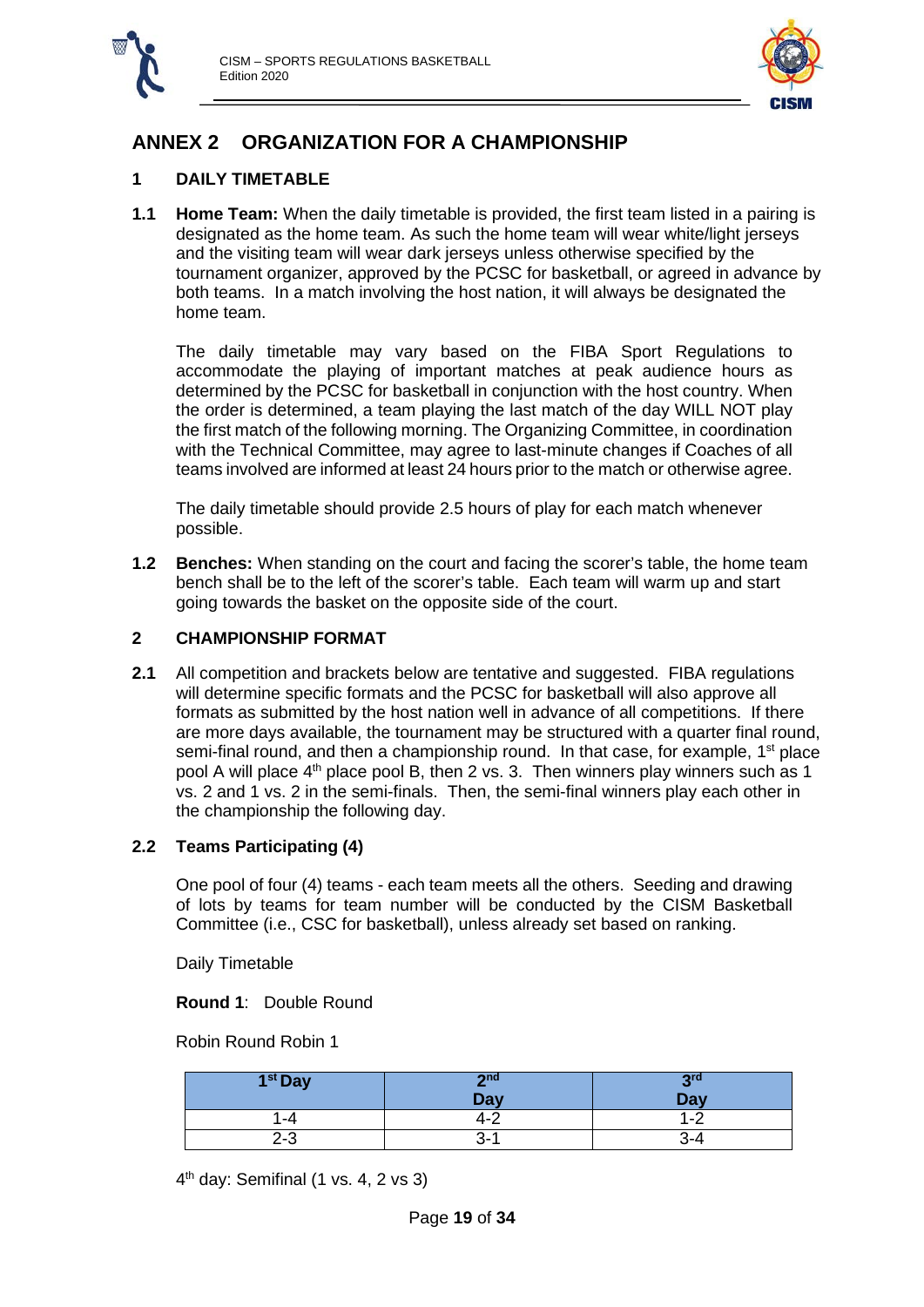

<span id="page-20-0"></span>

 $5<sup>th</sup>$  day: Finals (winners play for the championship; other teams play for  $3<sup>rd</sup>$  place)

## **2.3 Teams Participating (5)**

One pool of five (5) teams - each team meets all the others (single round robin). Seeding and drawing of lots by teams for team number will be conducted by the CISM Basketball Committee, unless already set based on ranking. Teams that have no scheduled competition for the day are listed in red.

Daily Timetable

**Round 1:** Single Round Robin

| 1 <sup>st</sup> Day | $2nd$ Day | 3 <sup>rd</sup> Day | 4 <sup>th</sup> Day | 5 <sup>th</sup> Day |
|---------------------|-----------|---------------------|---------------------|---------------------|
| 1-4                 | 3-1       | $5 - 3$             | 2-5                 | 4-2                 |
| $2 - 3$             | 4-5       | $1 - 2$             | $3-4$               | $5-1$               |
| <b>Rest A5</b>      | Rest A2   | Rest A4             | Rest A1             | <b>Rest A3</b>      |

 $6<sup>th</sup>$  day: Semifinal (1 vs. 4, 3 vs 4)

 $7<sup>th</sup>$  day: Finals (winners play for the championship; other teams play for  $3<sup>rd</sup>$  place).

<span id="page-20-1"></span>5<sup>th</sup> place team remains in 5<sup>th</sup> place without further competition.

#### **2.4 Teams Participating (6)**

One pool of six (6) teams - each team meets all the others (single round robin. Seeding and drawing of lots by teams for team number will be conducted by the CISM Basketball Committee, unless already set based on ranking.

Daily Timetable

**Round 1:** Single Round Robin

| 1 <sup>st</sup> Day | $2nd$ Day | 3 <sup>rd</sup> Day | 4 <sup>th</sup> Day | 5 <sup>th</sup> Day |
|---------------------|-----------|---------------------|---------------------|---------------------|
| $-6$                | .<br>.    | 4-6                 | 4-                  | $5-6$               |
| $2 - 5$             | 6-3       | ົ<br>د-∠            | $5 - 3$             | - ٿ                 |
| 3-4                 | 5-4       | -5                  | <u>ົດ</u><br>-נ     | 4-                  |

#### **Semi-Finals Games (SFG):**

| 6 <sup>th</sup> or next competition Day                                  |  |  |  |
|--------------------------------------------------------------------------|--|--|--|
| SFG 1: 1 vs. 4                                                           |  |  |  |
| SFG 2: 2 vs. 3                                                           |  |  |  |
| SFG 3: 5 vs. 6 (for $5th$ and $6th$ places; can be skipped as desired by |  |  |  |
| hosts in conjunctions with PCSC approval)                                |  |  |  |
| 7 <sup>th</sup> or next competition Day                                  |  |  |  |
| SFG 1 winner vs. SFG 2 winner (championship game)                        |  |  |  |
| SFG 1 loser vs. SFG 2 loser (consolation game)                           |  |  |  |
|                                                                          |  |  |  |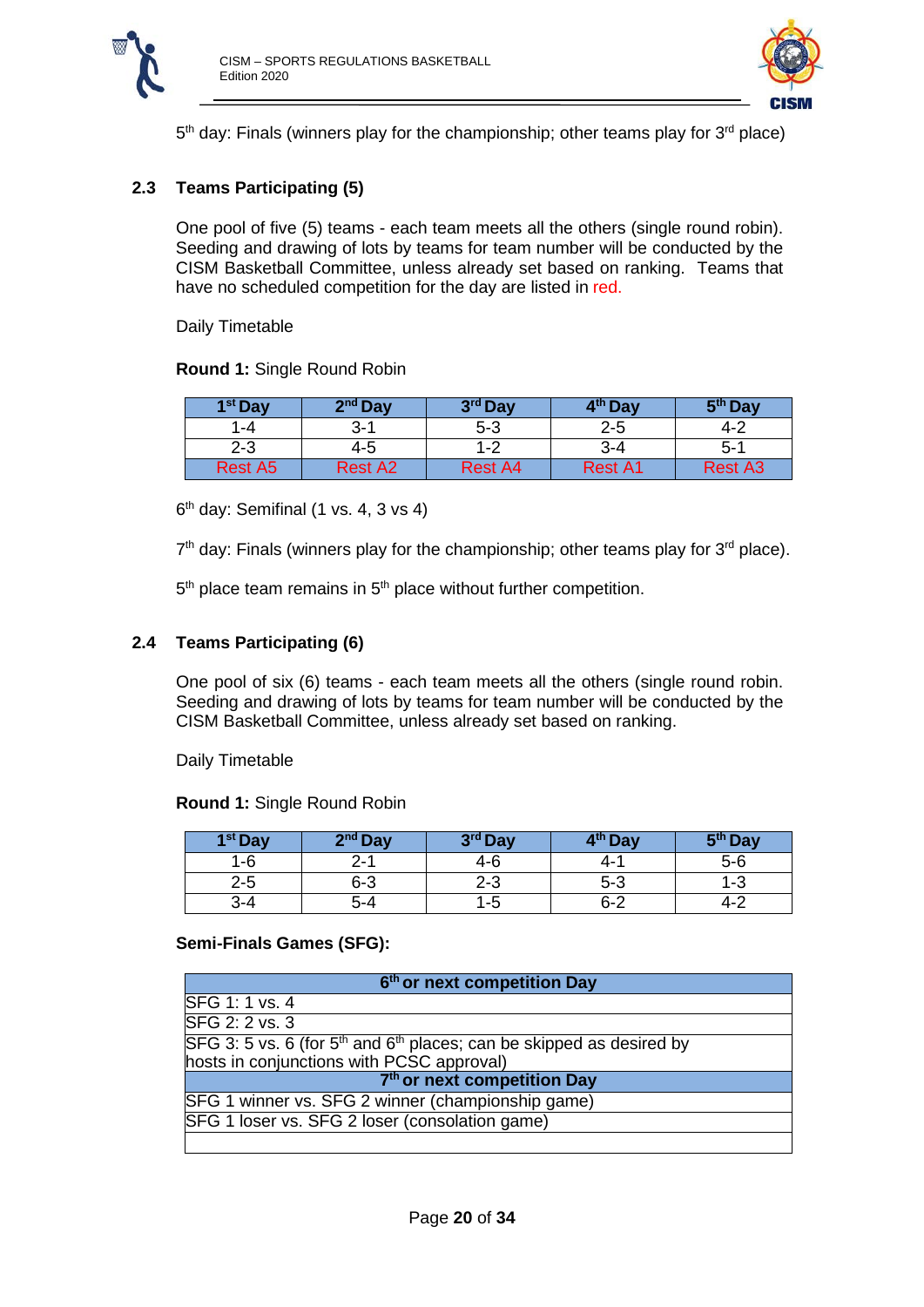



## <span id="page-21-0"></span>**2.5 Teams Participating (7)**

One pool of seven (7) teams - each team meets all the others (single round robin). Seeding and drawing of lots by teams for team number will be conducted by the CISM Basketball Committee, unless already set based on ranking. Teams that have no scheduled competition for the day are listed in red.

Daily Timetable

**Round 1:** Single Round Robin

| 1 <sup>st</sup> Day | $2nd$ Day   | 3 <sup>rd</sup> Day | 4 <sup>th</sup> Day | 5 <sup>th</sup> Day | 6 <sup>th</sup> Day | 7 <sup>th</sup> Day |
|---------------------|-------------|---------------------|---------------------|---------------------|---------------------|---------------------|
| 1-6                 | $4 - 2$     | $2 - 7$             | $5 - 3$             | $3 - 1$             | 6-4                 | 7-5                 |
| $2 - 5$             | $5-1$       | 3-6                 | $6 - 2$             | 7-4                 | 7-3                 | 1-4                 |
| $3 - 4$             | 7-6         | $4 - 5$             | 7-1                 | $6 - 5$             | $1 - 2$             | $2 - 3$             |
| <b>Rest</b>         | <b>Rest</b> | Rest                | <b>Rest</b>         | <b>Rest</b>         | <b>Rest A5</b>      | <b>Rest A6</b>      |
| A7                  | A3          | Α1                  | A4                  | A2                  |                     |                     |

#### **Semi-Finals Games (SFG):**

| 8 <sup>th</sup> or next competition Day                                                              |  |  |  |  |
|------------------------------------------------------------------------------------------------------|--|--|--|--|
| SFG 1: 1 vs. 4                                                                                       |  |  |  |  |
| SFG 2: 2 vs. 3                                                                                       |  |  |  |  |
| SFG 3: 5 vs. 6                                                                                       |  |  |  |  |
| 9 <sup>th</sup> or next competition Day                                                              |  |  |  |  |
| SFG 1 winner vs. SFG 2 winner (championship game)                                                    |  |  |  |  |
| SFG 1 loser vs. SFG 2 loser (consolation game)                                                       |  |  |  |  |
| $5th$ -6 <sup>th</sup> place determined by SFG 3. 7 <sup>th</sup> place remains in 7 <sup>th</sup> . |  |  |  |  |

#### <span id="page-21-1"></span>**2.6 Teams Participating (8)**

Two (2) Pools of 4 teams.

**Round 1:** Eight (8) teams will play in two (2) pools.

| Pool | Pool |
|------|------|
|      |      |
|      |      |
|      |      |
|      |      |

Daily Timetable

| 1 <sup>st</sup> Day | $2nd$ Day    | 3 <sup>rd</sup> Day |
|---------------------|--------------|---------------------|
| $A1-A4$             | $A1-A2$      | $A2-A4$             |
| <b>B1-B4</b>        | B3-B4        | <b>B3-B1</b>        |
| $A2-A3$             | $A3-A4$      | <b>B2-B4</b>        |
| <b>B2-B3</b>        | <b>B1-B2</b> | $A3-A1$             |

**Round 2:** Teams will be playing cross finals.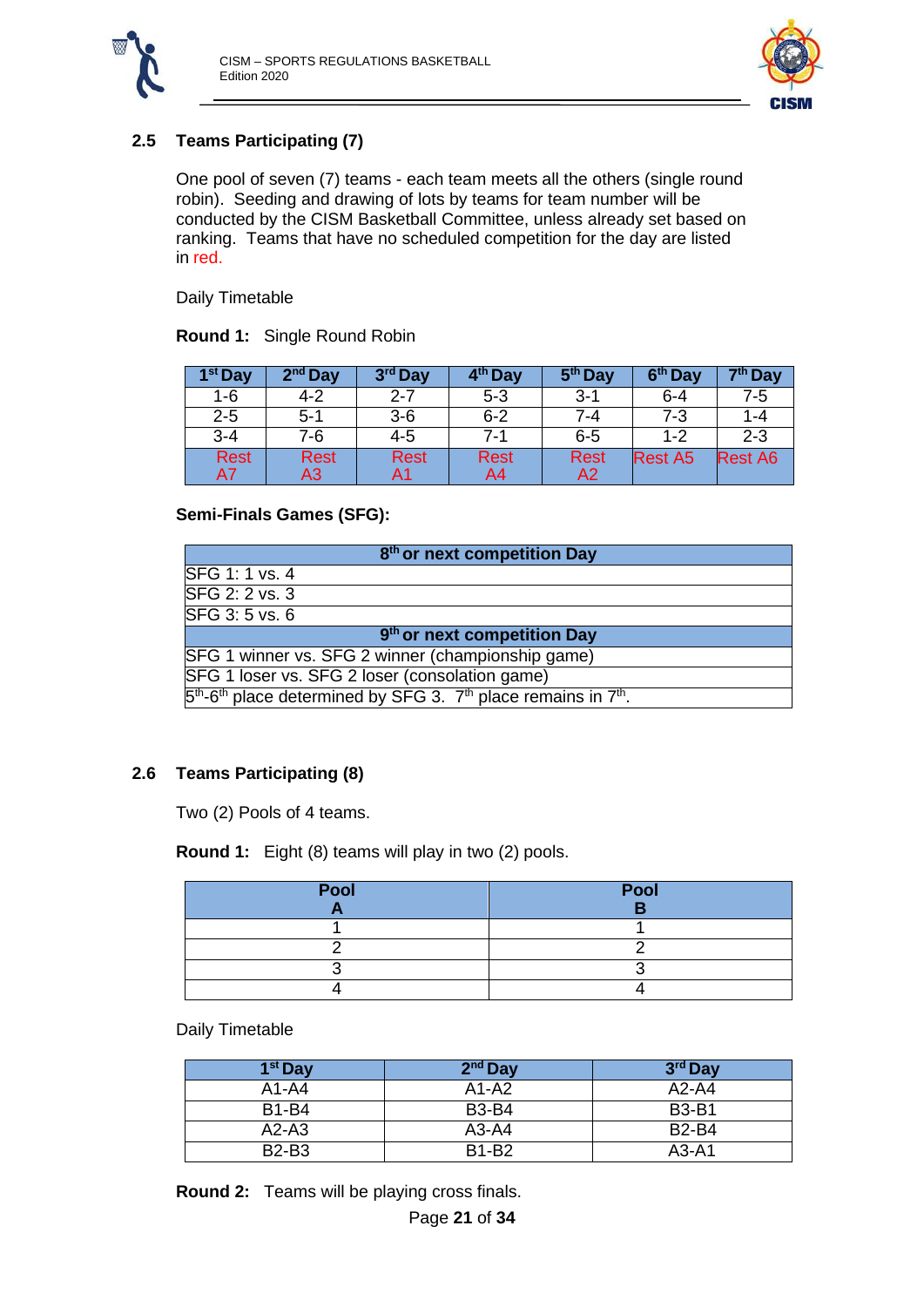



 $\overline{\phantom{a}}$ 

| <b>Semi Finals</b>                             |
|------------------------------------------------|
| $3rd$ Pool A – 4 <sup>th</sup> Pool B (Semi 1) |
| $3rd$ Pool B – 4 <sup>th</sup> Pool A (Semi 2) |
| $1st$ Pool A – $2nd$ Pool B (Semi 3)           |
| $1st$ Pool B – $2nd$ Pool A (Semi 4)           |
|                                                |

| <b>Finals</b>                                                                 |
|-------------------------------------------------------------------------------|
| Loser Semi 1 vs Loser Semi 2 for 7 <sup>th</sup> and 8 <sup>th</sup> places   |
| Winner Semi 1vs Winner Semi 2 for 5 <sup>th</sup> and 6 <sup>th</sup> places  |
| Loser Semi 3 vs Loser Semi 4 for 3rd and 4th places                           |
| Winner Semi 3 vs Winner Semi 4 for 1 <sup>st</sup> and 2 <sup>nd</sup> places |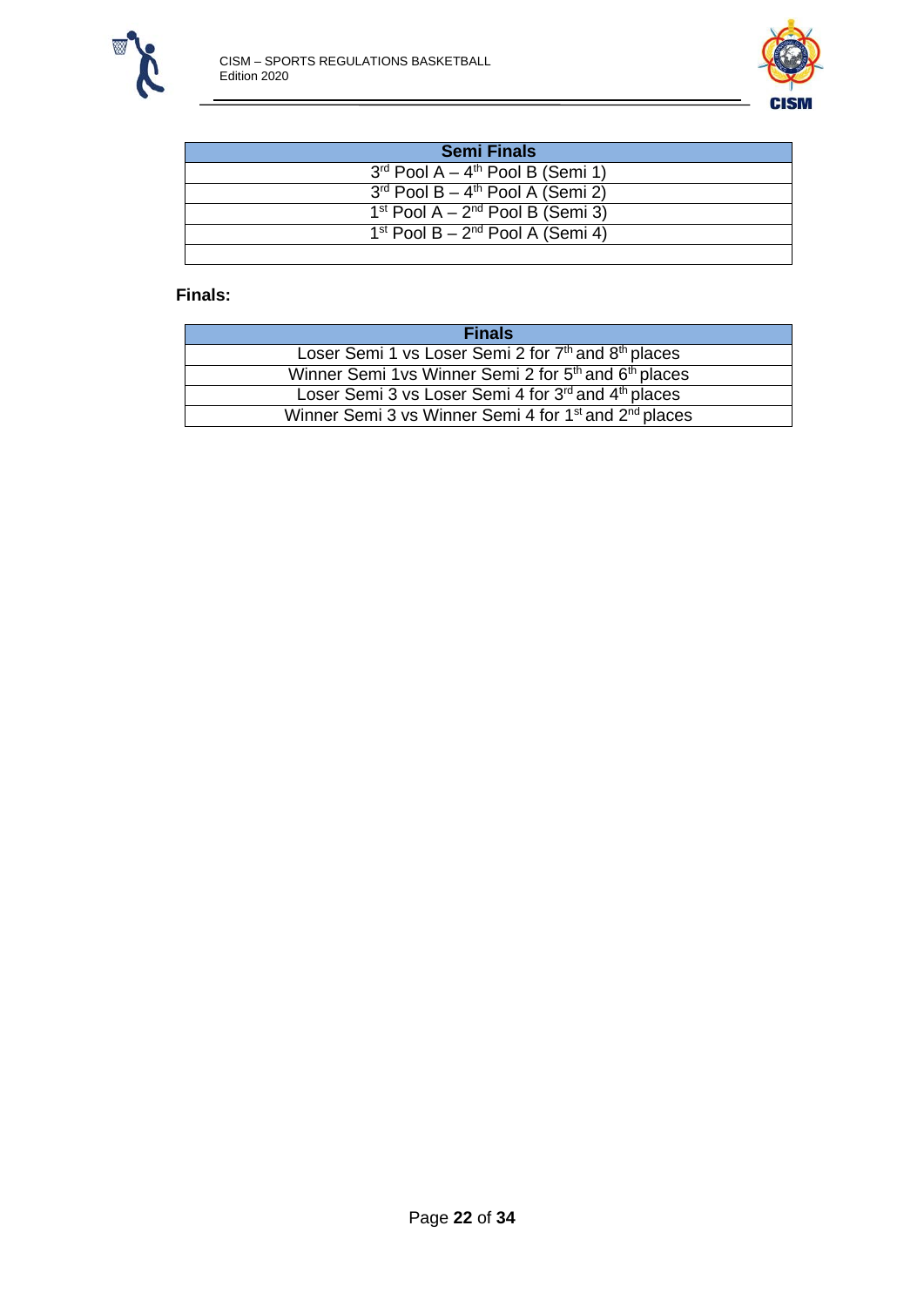



## <span id="page-23-0"></span>**2.7 Teams Participating (9)**

The competition will be organized into two (2) rounds. Seeding and drawing of lots by teams for team number will be conducted by the CISM Basketball Committee, unless already set based on ranking.

**Round 1:** Nine (9) teams will play in two (2) pools. Pool A will have four (4) teams and Pool B will have five (5) teams. Teams that have no scheduled competition for the day are listed in red.

| Pool | Pool |
|------|------|
|      |      |
|      |      |
|      |      |
|      |      |
|      |      |
|      |      |

#### Daily Timetable

| 1 <sup>st</sup> Day | $2nd$ Day      | 3 <sup>rd</sup> Day | 4 <sup>th</sup> Day | 5 <sup>th</sup> Day |
|---------------------|----------------|---------------------|---------------------|---------------------|
| $A1-A4$             | $A4-A3$        | <b>B4-B5</b>        | A3-A1               | <b>B4-B2</b>        |
| <b>B5-B2</b>        | <b>B3-B5</b>   | <b>B1-B3</b>        | <b>B2-B3</b>        | <b>B5-B1</b>        |
| $A2-A3$             | $A1-A2$        | -                   | $A2-A4$             | ۰                   |
| <b>B3-B4</b>        | <b>B1-B2</b>   | -                   | <b>B1-B4</b>        |                     |
| <b>Rest B1</b>      | <b>Rest B4</b> | <b>Rest B2</b>      | <b>Rest B5</b>      | <b>Rest B3</b>      |

**Round 2:** Teams will be playing cross finals. Top two (2) or four (4) teams in each pool may instead be seeded into a four (4) or eight (8) team tournament over two (2) or three (3) days respectively or other format possible by the host nation and as approved by the PCSC for basketball. This seeding will be the championship bracket; other teams will remain cross-matched to determine final places.

| <b>Semi Finals</b>                                         |
|------------------------------------------------------------|
| $3^{rd}$ Pool A – $4^{th}$ Pool B (Semi 1)                 |
| $3rd$ Pool B – 4 <sup>th</sup> Pool A (Semi 2)             |
| $1st$ Pool A – $2nd$ Pool B (Semi 3)                       |
| $1st$ Pool B – $2nd$ Pool A (Semi 4)                       |
| $5th$ classified team in Pool B will end in $9th$ position |

| <b>Finals</b>                                                                 |
|-------------------------------------------------------------------------------|
| Loser Semi 1 vs Loser Semi 2 for 7 <sup>th</sup> and 8 <sup>th</sup> places   |
| Winner Semi 1vs Winner Semi 2 for 5 <sup>th</sup> and 6 <sup>th</sup> places  |
| Loser Semi 3 vs Loser Semi 4 for 3rd and 4th places                           |
| Winner Semi 3 vs Winner Semi 4 for 1 <sup>st</sup> and 2 <sup>nd</sup> places |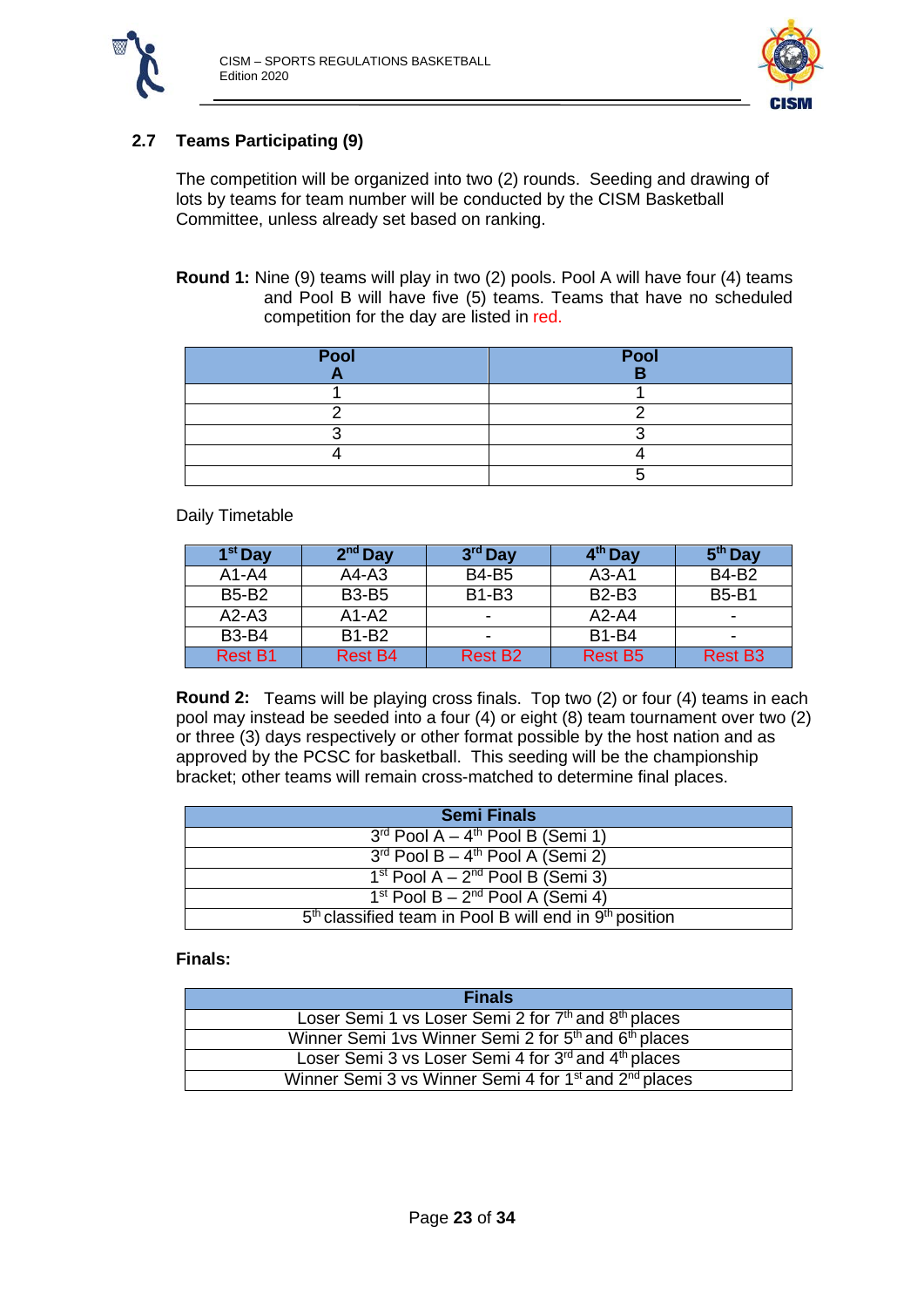



## <span id="page-24-0"></span>**2.8 Teams Participating (10)**

The competition will be organized into two (2) rounds. Seeding and drawing of lots by teams for team number will be conducted by the CISM Basketball Committee, unless already set based on ranking. Teams that have no scheduled competition for the day are listed in red.

**Round 1:** Ten (10) teams will play in two (2) pools. Both pools will have five (5) teams.

| Pool | Pool |
|------|------|
|      |      |
|      |      |
|      |      |
|      |      |
|      |      |
|      |      |

Daily Timetable

| 1 <sup>st</sup> Day | $2nd$ Day    | 3 <sup>rd</sup> Day | 4 <sup>th</sup> Day | 5 <sup>th</sup> Day |
|---------------------|--------------|---------------------|---------------------|---------------------|
| $A1-A4$             | $A2-A4$      | $A3-A5$             | $A3-A4$             | <b>B5-B4</b>        |
| <b>B2-B3</b>        | <b>B5-B1</b> | <b>B5-B3</b>        | <b>B4-B3</b>        | $A4 - A5$           |
| <b>B1-B4</b>        | A5-A1        | $A1-A2$             | <b>B5-B2</b>        | $A3-A1$             |
| $A2-A3$             | <b>B2-B4</b> | <b>B1-B2</b>        | $A2-A5$             | <b>B3-B1</b>        |
| <b>Rest</b>         | <b>Rest</b>  | <b>Rest</b>         | <b>Rest</b>         | <b>Rest</b>         |
| A5/B5               | A3/B3        | A4/B4               | A1/B1               | A2/B2               |

**Round 2:** Teams will be playing cross finals. Top two (2) or four (4) teams in each pool may instead be seeded into a four (4) or eight (8) team tournament over two (2) or three (3) days respectively or other format possible by the host nation and as approved by the PCSC for basketball. This seeding will be the championship bracket; other teams will remain cross-matched to determine final places.

| 6 <sup>th</sup> Day                                                                                             |
|-----------------------------------------------------------------------------------------------------------------|
| $\overline{5^{th}}$ Pool A – $\overline{5^{th}}$ Pool B (Semi 1) for place 9 <sup>th</sup> and 10 <sup>th</sup> |
| $3^{rd}$ Pool A – $4^{th}$ Pool B (Semi 1)                                                                      |
| $3^{rd}$ Pool B – 4 <sup>th</sup> Pool A (Semi 2)                                                               |
| $1st$ Pool A – $2nd$ Pool B (Semi 3)                                                                            |
| $1st$ Pool B – $2nd$ Pool A (Semi 4)                                                                            |

| 7 <sup>th</sup> Day                                                           |
|-------------------------------------------------------------------------------|
| Loser Semi 1 vs Loser Semi 2 for 7 <sup>th</sup> and 8 <sup>th</sup> places   |
| Winner Semi 1 vs Winner Semi 2 for 5 <sup>th</sup> and 6 <sup>th</sup> places |
| Loser Semi 3 vs Loser Semi 4 for 3rd and 4th places                           |
| Winner Semi 3 vs Winner Semi 4 for 1 <sup>st</sup> and 2 <sup>nd</sup> places |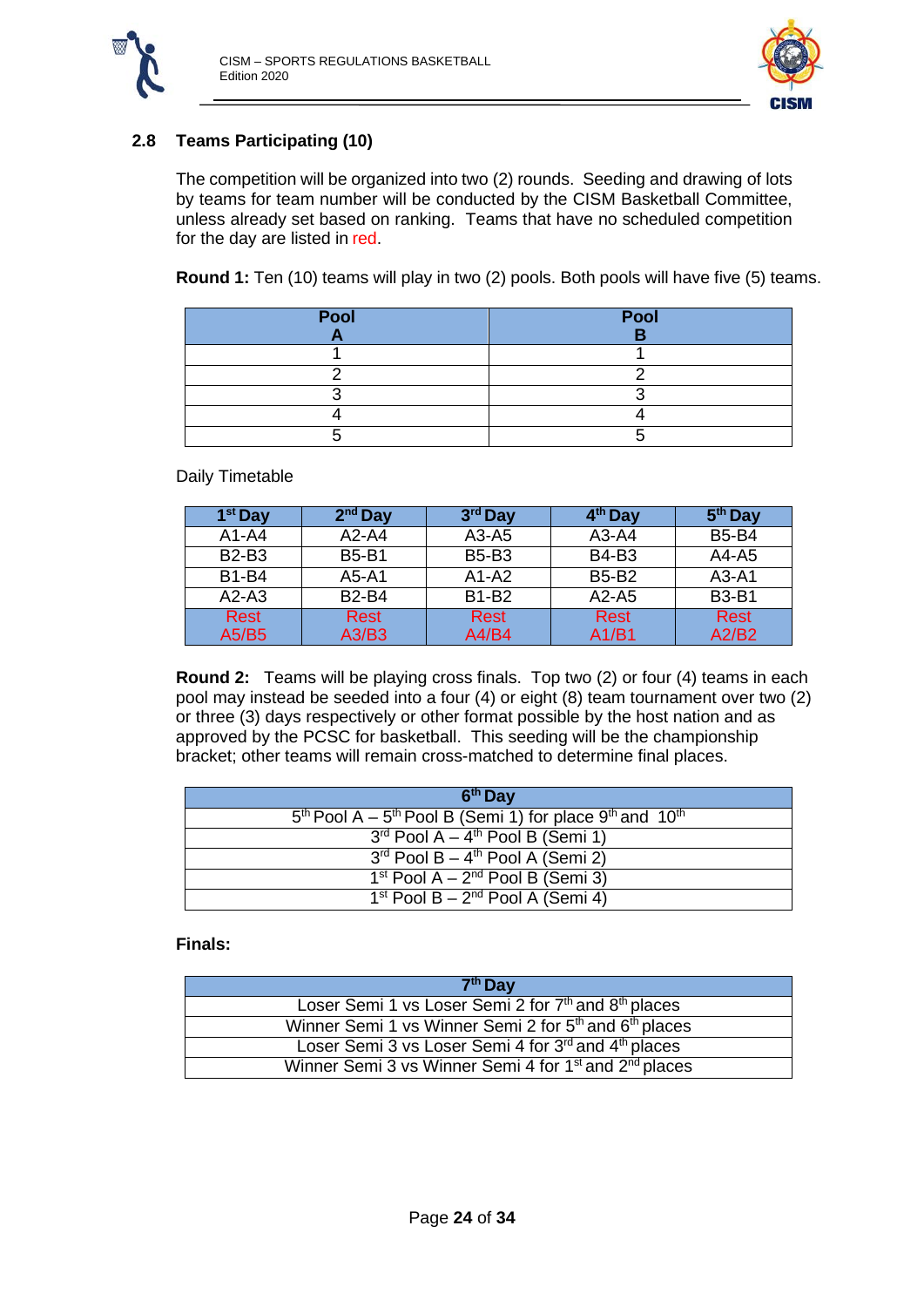



## <span id="page-25-0"></span>**2.9 Teams Participating (11)**

The competition will be organized into two (2) rounds. Seeding and drawing of lots by teams for team number will be conducted by the CISM Basketball Committee, unless already set based on ranking. Teams that have no scheduled competition for the day are listed in red.

**Round 1:** Eleven (11) teams will play in two (2) pools. Pool A will have five (5) teams and Pool B will have six (6) teams.

| Pool | Pool |
|------|------|
|      |      |
|      |      |
|      |      |
|      |      |
|      |      |
|      |      |

#### Daily Timetable

| 1 <sup>st</sup> Day | $2nd$ Day      | 3 <sup>rd</sup> Day | 4 <sup>th</sup> Day | 5 <sup>th</sup> Day |
|---------------------|----------------|---------------------|---------------------|---------------------|
| $A1-A2$             | <b>B3-B1</b>   | $A3 - A5$           | <b>B2-B4</b>        | $A3-A2$             |
| <b>B4-B3</b>        | A2-A5          | <b>B2-B6</b>        | <b>B5-B1</b>        | <b>B5-B4</b>        |
| <b>B1-B2</b>        | <b>B6-B4</b>   | <b>B4-B1</b>        | $A2-A4$             | <b>B2-B3</b>        |
| $A3-A4$             | $A3-A1$        | <b>B5-B3</b>        | <b>B6-B3</b>        | $A4 - A5$           |
| <b>B5-B6</b>        | <b>B5-B2</b>   | $A4 - A1$           | A5-A1               | <b>B1-B6</b>        |
| <b>Rest A5</b>      | <b>Rest A4</b> | <b>Rest A2</b>      | <b>Rest A3</b>      | <b>Rest A1</b>      |

**Round 2:** Teams will be playing cross finals. Top two (2) or four (4) teams in each pool may instead be seeded into a four (4) or eight (8) team tournament over two (2) or three (3) days respectively or other format possible by the host nation and as approved by the PCSC for basketball. This seeding will be the championship bracket; other teams will remain cross-matched to determine final places.

| 6 <sup>th</sup> Day                                                   |
|-----------------------------------------------------------------------|
| $5th$ Pool A – $5th$ Pool B (Semi 1)                                  |
| $3rd$ Pool A - 4 <sup>th</sup> Pool B (Semi 2)                        |
| $3rd$ Pool B – 4 <sup>th</sup> Pool A (Semi 3)                        |
| $1st$ Pool A – $2nd$ Pool B (Semi 4)                                  |
| $1st$ Pool B – $2nd$ Pool A (Semi 5)                                  |
| $6th$ classified team in Pool B will end in 11 <sup>th</sup> position |

| 7 <sup>th</sup> Day                                   |
|-------------------------------------------------------|
| Loser semi 1 ends in 10 <sup>th</sup> place           |
|                                                       |
| Loser Semi 2 vs Loser Semi 3 for 7th and 8th places   |
| Winner Semi 2 vs Winner Semi 3 for 5th and 6th places |
| Loser Semi 4 vs Loser Semi 5 for 3rd and 4th places   |
| Winner Semi 4 vs Winner Semi 5 for 1st and 2nd places |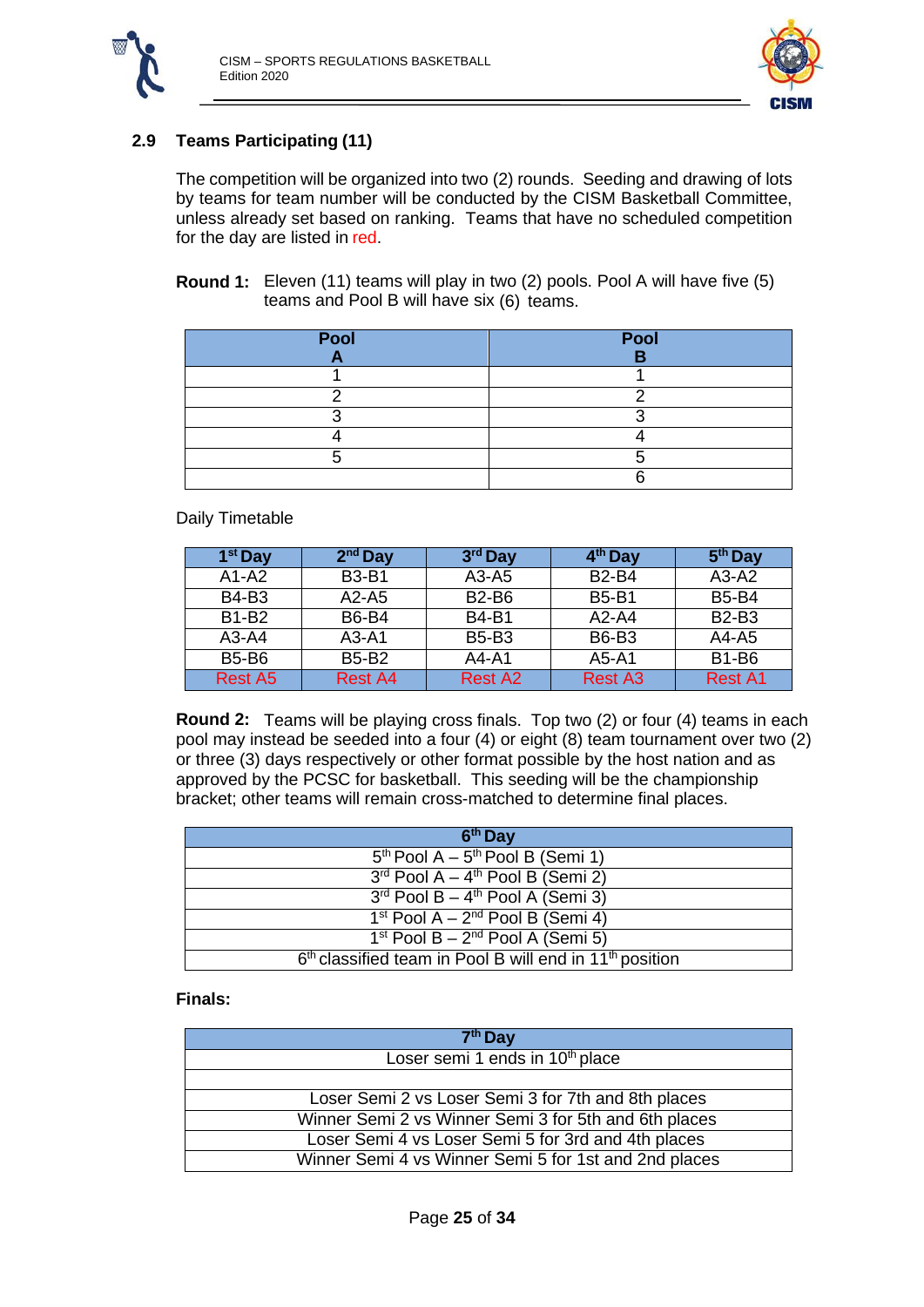



## <span id="page-26-0"></span>**2.10 Teams Participating (12)**

The competition will be organized into two (2) rounds. Seeding and drawing of lots by teams for team number will be conducted by the CISM Basketball Committee, unless already set based on ranking. Teams that have no scheduled competition for the day are listed in red.

**Round 1:** Teams will be organized in to two (2) pools. Each pool will have six (6) teams. Six (6) matches will be played during the first five (5) competition days.

| Pool | Pool |
|------|------|
|      |      |
|      |      |
|      |      |
|      |      |
|      |      |
|      |      |

#### Daily Timetable

| $1st$ Day    | $2nd$ Day    | 3 <sup>rd</sup> Day | 4 <sup>th</sup> Day | 5 <sup>th</sup> Day |
|--------------|--------------|---------------------|---------------------|---------------------|
| <b>B4-B5</b> | <b>B3-B1</b> | $A1-A2$             | $A6-A3$             | $A3-A5$             |
| $A1 - A6$    | A2-A5        | <b>B4-B3</b>        | <b>B2-B4</b>        | <b>B2-B6</b>        |
| $A3-A2$      | <b>B6-B4</b> | $A5-A6$             | <b>B5-B1</b>        | <b>B4-B1</b>        |
| <b>B2-B3</b> | $A3-A1$      | <b>B1-B2</b>        | <b>B6-B3</b>        | $A2-A6$             |
| A4-A5        | <b>B2-B5</b> | $A4-A3$             | $A2-A4$             | <b>B5-B3</b>        |
| <b>B1-B6</b> | A6-A4        | <b>B5-B6</b>        | A5-A1               | $A4-A1$             |

**Round 2:** Teams will be playing cross finals. Top two (2) or four (4) teams in each pool may instead be seeded into a four (4) or eight (8) team tournament over two (2) or three (3) days respectively or other format possible by the host nation and as approved by the PCSC for basketball. This seeding will be the championship bracket; other teams will remain cross-matched to determine final places.

| 6 <sup>th</sup> Day                            |
|------------------------------------------------|
| $5th$ Pool A – $6th$ Pool B (Semi 1)           |
| $5th$ Pool B – $6th$ Pool A (Semi 2)           |
| $3rd$ Pool A – 4 <sup>th</sup> Pool B (Semi 3) |
| $3rd$ Pool B – 4 <sup>th</sup> Pool A (Semi 4) |
| $1st$ Pool A – $2nd$ Pool B (Semi 5)           |
| $1st$ Pool B - $2nd$ Pool A (Semi 6)           |

| 7 <sup>th</sup> Dav                                    |
|--------------------------------------------------------|
| Loser Semi 1 vs Loser Semi 2 for 11th and 12th places  |
| Winner Semi 1 vs Winner Semi 2 for 9th and 10th places |
| Loser Semi 3 vs Loser Semi 4 for 7th and 8th places    |
| Winner Semi 3 vs Winner Semi 4 for 5th and 6th places  |
| Loser Semi 5 vs Loser Semi 6 for 3rd and 4th places    |
| Winner Semi 5 vs Winner Semi 6 for 1st and 2nd places  |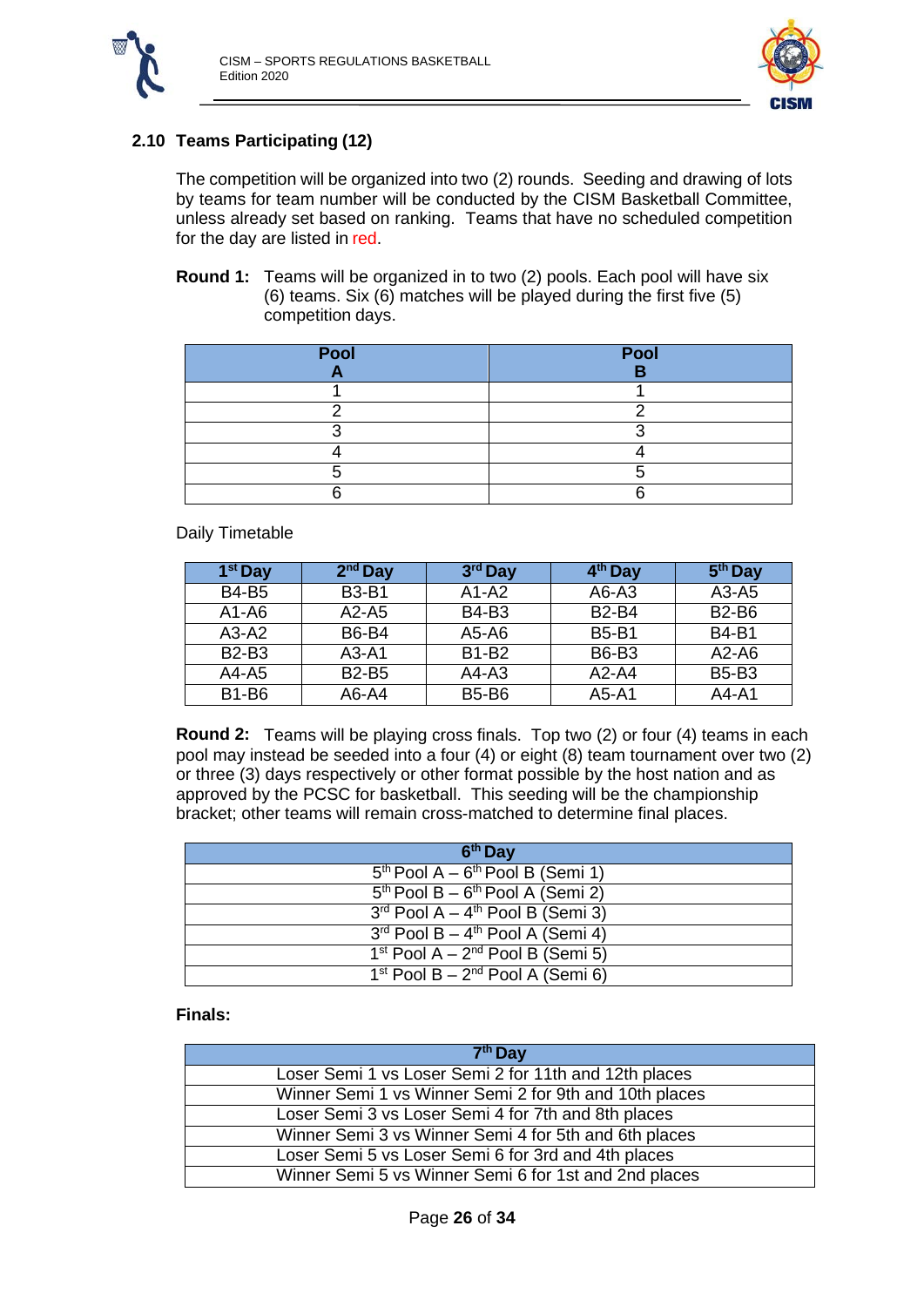



## <span id="page-27-0"></span>**2.11 Teams Participating (13)**

The competition will be organized into two (2) rounds. Seeding and drawing of lots by teams for team number will be conducted by the CISM Basketball Committee, unless already set based on ranking. Teams that have no scheduled competition for the day are listed in red.

**Round 1:** Thirteen (13) teams will play in two (2) pools. Pool A will have six (6) teams and Pool B will have seven (7) teams. Teams that have no scheduled competition for the day are listed in red.

| Pool | Pool |
|------|------|
|      |      |
|      |      |
|      |      |
|      |      |
|      |      |
|      |      |
|      |      |

#### Daily Timetable

| $1st$ Day    | $2nd$ Day      | 3rd Day      | 4 <sup>th</sup> Day      | 5 <sup>th</sup> Day | 6 <sup>th</sup> Day | 7 <sup>th</sup> Day |
|--------------|----------------|--------------|--------------------------|---------------------|---------------------|---------------------|
| $A1-A2$      | <b>B5-B7</b>   | <b>B2-B6</b> | <b>B2-B3</b>             | $A1 - A6$           | <b>B7-B1</b>        | <b>B6-B3</b>        |
| <b>B4-B3</b> | <b>B3-B1</b>   | A5-A3        | <b>B7-B6</b>             | <b>B2-B5</b>        | <b>B4-B6</b>        | <b>B7-B2</b>        |
| A5-A6        | $A2-A5$        | <b>B3-B7</b> | <b>B5-B1</b>             | $A4 - A5$           | A6-A3               | <b>B4-B5</b>        |
| <b>B1-B2</b> | $A3-A1$        | $A2-A6$      |                          | <b>B1-B6</b>        | $A2-A4$             |                     |
| $A4-A3$      | <b>B2-B4</b>   | <b>B1-B4</b> |                          | <b>B4-B7</b>        | <b>B3-B5</b>        |                     |
| <b>B5-B6</b> | A6-A4          | A4-A1        | $\overline{\phantom{0}}$ | $A3-A2$             | A5-A1               |                     |
| <b>Rest</b>  | Rest           | <b>Rest</b>  | <b>Rest</b>              | <b>Rest</b>         | <b>Rest</b>         | <b>Rest</b>         |
| <b>B7</b>    | B <sub>6</sub> | <b>B5</b>    | <b>B4</b>                | B <sub>3</sub>      | <b>B2</b>           | <b>B1</b>           |

**Finals:** Teams will be playing cross finals. Top two (2) or four (4) teams in each pool may instead be seeded into a four (4) or eight (8) team tournament over two (2) or three (3) days respectively or other format possible by the host nation and as approved by the PCSC for basketball. This seeding will be the championship bracket; other teams will remain cross-matched to determine final places.

| 8 <sup>th</sup> Day                                     |
|---------------------------------------------------------|
| 7th classified team in Pool B will end in 13th position |
| 6th Pool A – 6th Pool B for 11th and 12th places        |
| 5th Pool A - 5th Pool B for 9th and 10th places         |
| 4th Pool A - 4th Pool B for 7th and 8th places          |
| 3rd Pool B - 3rd Pool A for 5th and 6th places          |
| 2nd Pool $A - 2nd$ Pool B for 3rd and 4th places        |
| 1st Pool B - 1st Pool A for 1st and 2nd places          |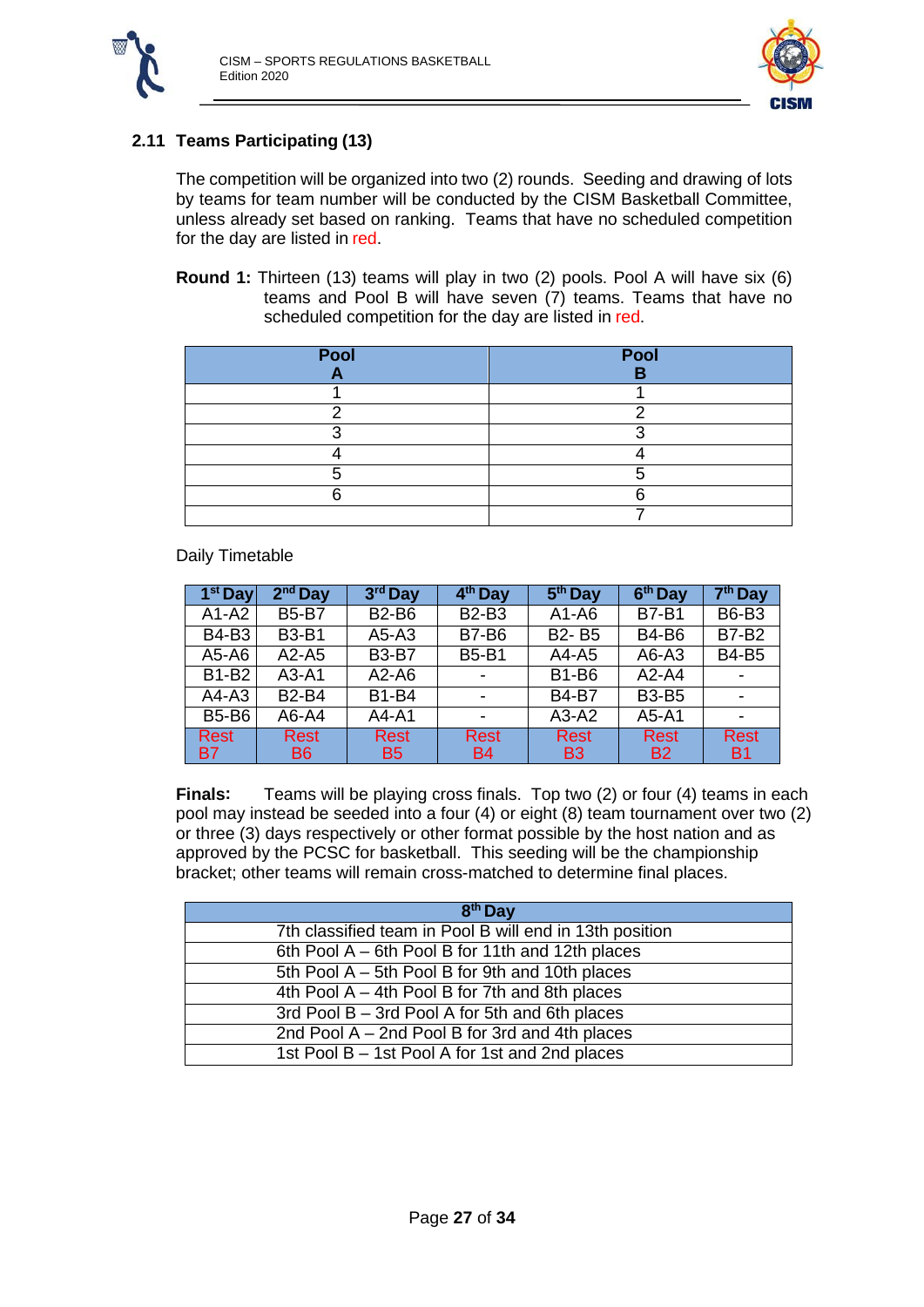



## <span id="page-28-0"></span>**2.12 Teams Participating (14)**

The competition will be organized into two (2) rounds. Seeding and drawing of lots by teams for team number will be conducted by the CISM Basketball Committee, unless already set based on ranking. Teams that have no scheduled competition for the day are listed in red.

#### **Round 1:** Fourteen (14) Teams will be organized into two (2) pools of seven (7) teams (Pool A and B). Teams that have no scheduled competition for the day are listed in red.

| Pool | Pool<br>n |
|------|-----------|
|      |           |
|      |           |
|      |           |
|      |           |
|      |           |
|      |           |
|      |           |

Daily Timetable

| 1 <sup>st</sup> Day | $2nd$ Day    | 3rd Day      | 4 <sup>th</sup> Day | 5 <sup>th</sup> Day | 6 <sup>th</sup> Day | 7 <sup>th</sup> |
|---------------------|--------------|--------------|---------------------|---------------------|---------------------|-----------------|
|                     |              |              |                     |                     |                     | Day             |
| $A1-A2$             | A2-A4        | $A2-A6$      | <b>B5-B1</b>        | <b>B1-B6</b>        | <b>B4-B6</b>        | A7-A2           |
| <b>B4-B3</b>        | <b>B5-B7</b> | <b>B1-B4</b> | $A3-A2$             | A4-A7               | $A5-A3$             | <b>B6-B3</b>    |
| $A5 - A6$           | A3-A1        | $A3-A7$      | <b>B7-B6</b>        | <b>B2-B5</b>        | <b>B7-B1</b>        | $A4 - A5$       |
| <b>B1-B2</b>        | <b>B2-B4</b> | <b>B2-B6</b> | $A5 - A1$           | $A1 - A6$           | A7-A1               | <b>B7-B2</b>    |
| $A4-A3$             | A5-A7        | $A4 - A1$    | <b>B2-B3</b>        | <b>B4-B7</b>        | <b>B3-B5</b>        | $A6 - A3$       |
| <b>B5-B6</b>        | <b>B3-B1</b> | <b>B3-B7</b> | A6-A7               | A2-A5               | A6-A4               | <b>B4-B5</b>    |
| <b>Rest</b>         | Rest         | <b>Rest</b>  | <b>Rest</b>         | <b>Rest</b>         | <b>Rest</b>         | <b>Rest</b>     |
| <b>B7/A7</b>        | <b>B6/A6</b> | <b>B5/A5</b> | <b>B4/A4</b>        | <b>B3/A3</b>        | <b>B2/A2</b>        | <b>B1/A1</b>    |

**Finals:** Teams will be playing cross finals. Top two (2) or four (4) teams in each pool may instead be seeded into a four (4) or eight (8) team tournament over two (2) or three (3) days respectively or other format possible by the host nation and as approved by the PCSC for basketball. This seeding will be the championship bracket; other teams will remain cross-matched to determine final places.

| 8 <sup>th</sup> Day                              |
|--------------------------------------------------|
| 7th Pool A - 7th Pool B for 13th and 14th places |
| 6th Pool A – 6th Pool B for 11th and 12th places |
| 5th Pool A - 5th Pool B for 9th and 10th places  |
| 4th Pool A – 4th Pool B for 7th and 8th places   |
| 3rd Pool A - 3rd Pool B for 5th and 6th places   |
| 2nd Pool A - 2nd Pool B for 3rd and 4th places   |
| 1st Pool A – 1st Pool B for 1st and 2nd places   |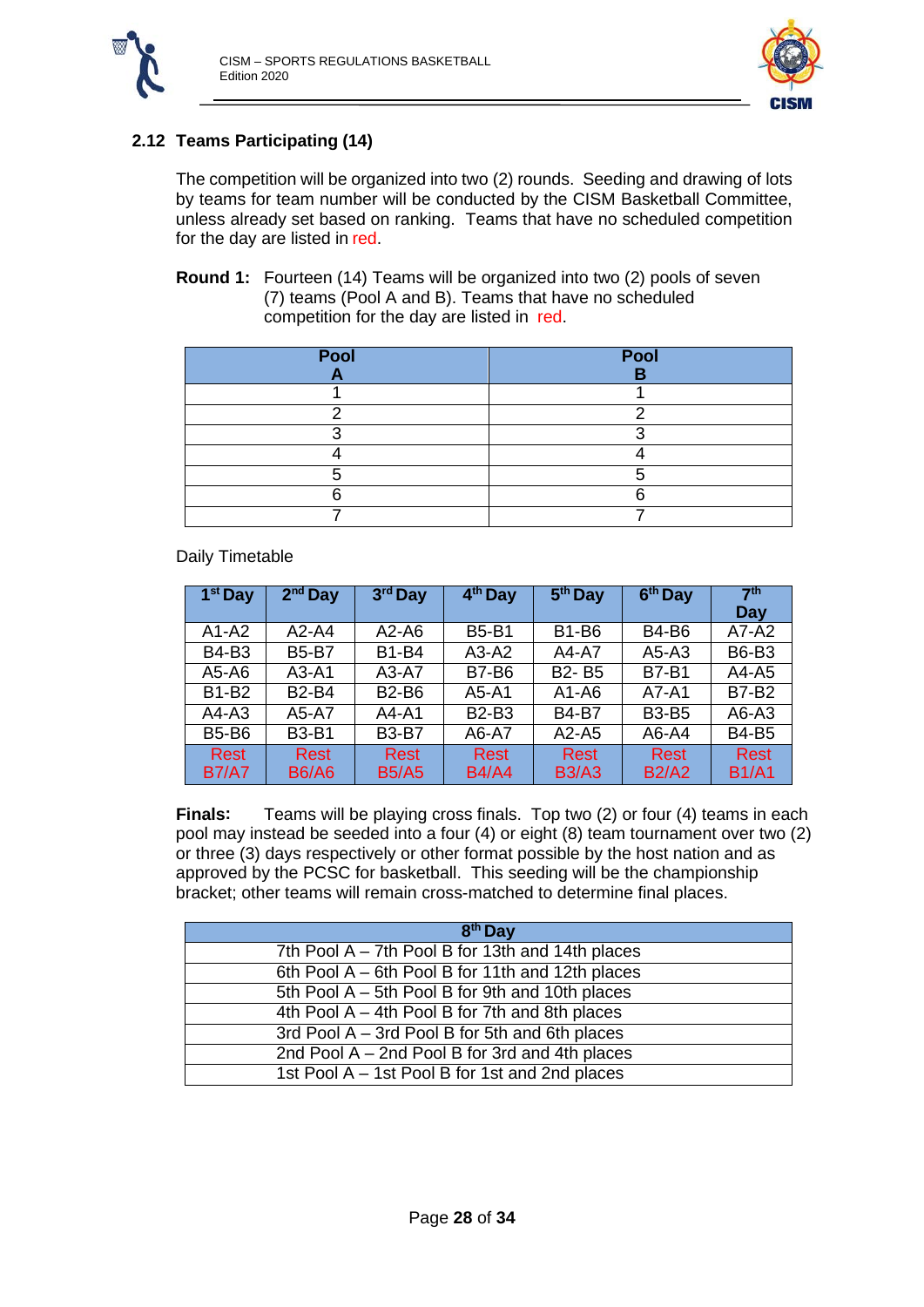



## <span id="page-29-0"></span>**2.13 Teams Participating (15)**

The competition will be organized into two (2) rounds. Seeding and drawing of lots by teams for team number will be conducted by the CISM Basketball Committee, unless already set based on ranking. Teams that have no scheduled competition for the day are listed in red.

**Round 1:** Fifteen (15) Teams will be organized into two (2) team pools (Pool A with seven (7) teams and Pool B eight (8) teams). Teams that have no scheduled competition for the day are listed in red.

| Pool | Pool<br>ь |
|------|-----------|
|      |           |
| ┍    |           |
|      |           |
|      |           |
|      |           |
|      |           |
|      |           |
|      |           |

#### Daily Timetable

| 1 <sup>st</sup> Day | $2nd$ Day      | 3rd Day        | 4 <sup>th</sup> Day | 5 <sup>th</sup> Day | 6 <sup>th</sup> Day | 7 <sup>th</sup> Day |
|---------------------|----------------|----------------|---------------------|---------------------|---------------------|---------------------|
| $A1-A2$             | <b>B2-B4</b>   | $A2-A6$        | <b>B2-B3</b>        | <b>B1-B6</b>        | <b>B7-B1</b>        | <b>B6-B3</b>        |
| <b>B4-B3</b>        | <b>B3-B1</b>   | $A7-A3$        | <b>B7-B6</b>        | <b>B2-B5</b>        | <b>B4-B6</b>        | $A2-A7$             |
| A5-A6               | $A2-A4$        | <b>B3-B7</b>   | <b>B5-B1</b>        | A4-A7               | A6-A4               | <b>B8-B1</b>        |
| $B1-B2$             | $A3-A1$        | <b>B2-B6</b>   | $A3-A2$             | $A1 - A6$           | <b>B2-B8</b>        | $A4 - A5$           |
| $A4-A3$             | <b>B5-B7</b>   | <b>B1-B4</b>   | <b>B8-B4</b>        | <b>B4-B7</b>        | <b>B3-B5</b>        | <b>B7-B2</b>        |
| <b>B5-B6</b>        | A5-A7          | $A4 - A1$      | $A5 - A1$           | $A5-A2$             | $A5-A3$             | $A6-A3$             |
| <b>B7-B8</b>        | <b>B6-B8</b>   | <b>B8-B5</b>   | $\overline{A6-A7}$  | <b>B3-B8</b>        | $\overline{A7}$ -A1 | <b>B4-B5</b>        |
| <b>Rest A7</b>      | <b>Rest A6</b> | <b>Rest</b>    | <b>Rest</b>         | <b>Rest</b>         | <b>Rest</b>         | <b>Rest</b>         |
|                     |                | A <sub>5</sub> | A4                  | A3                  | A2                  | A1                  |

**Finals:** Teams will be playing cross finals. Top two (2) or four (4) teams in each pool may instead be seeded into a four (4) or eight (8) team tournament over two (2) or three (3) days respectively or other format possible by the host nation and as approved by the PCSC for basketball. This seeding will be the championship bracket; other teams will remain cross-matched to determine final places.

| $8th$ Day                                            |
|------------------------------------------------------|
| 8th classified team in Pool B will end in 15th place |
| 7th Pool A - 7th Pool B for 13th and 14th places     |
| 6th Pool A – 6th Pool B for 11th and 12th places     |
| 5th Pool A - 5th Pool B for 9th and 10th places      |
| 4th Pool $A - 4$ th Pool B for 7th and 8th places    |
| 3rd Pool A - 3rd Pool B for 5th and 6th places       |
| 2nd Pool A - 2nd Pool B for 3rd and 4th places       |
| 1st Pool A - 1st Pool B for 1st and 2nd places       |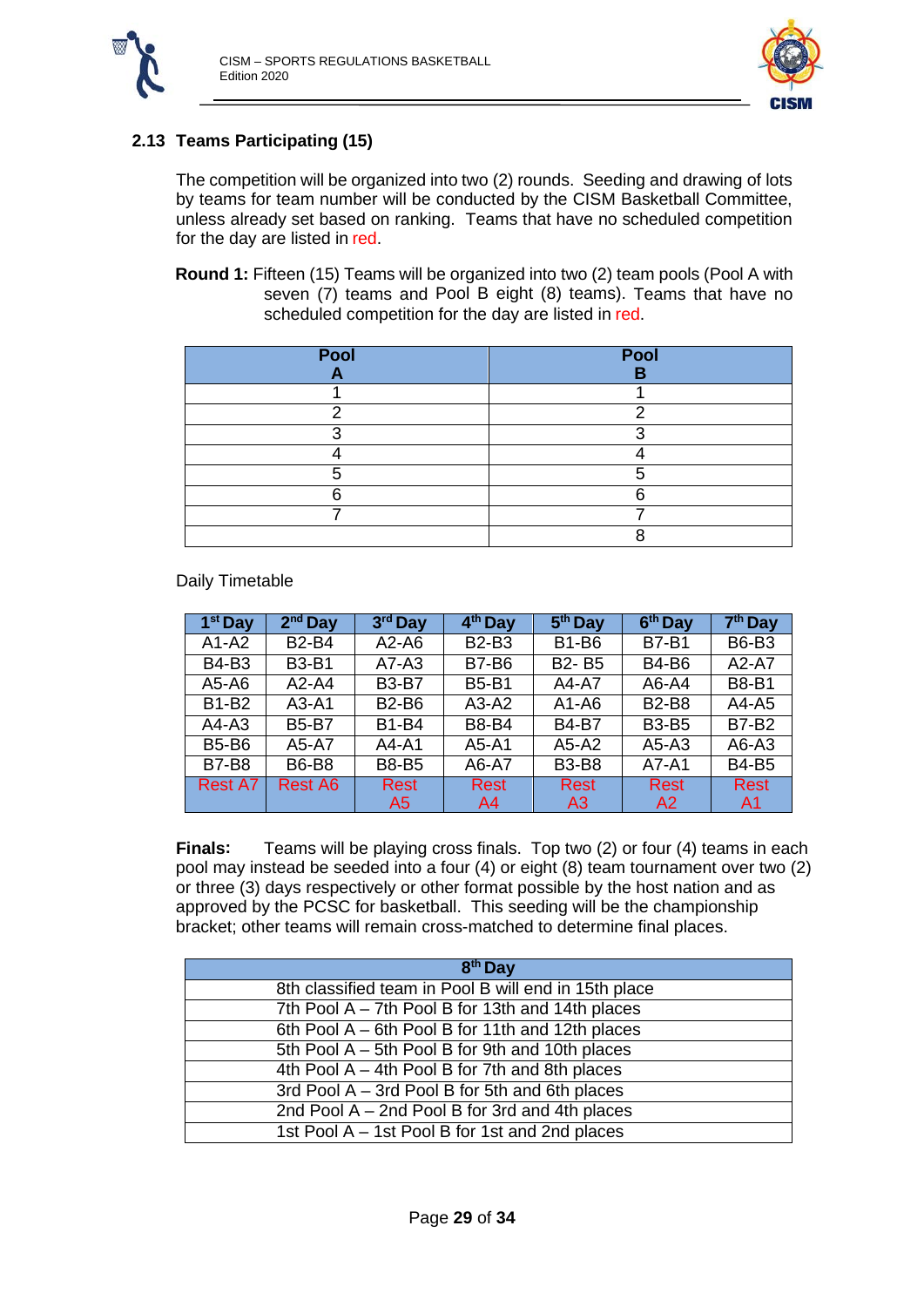



## <span id="page-30-0"></span>**2.14 Teams Participating (16)**

The competition will be organized into two (2) rounds. Seeding and drawing of lots by teams for team number will be conducted by the CISM Basketball Committee, unless already set based on ranking. Teams that have no scheduled competition for the day are listed in red.

**Round:** Sixteen (16) Teams will be organized into two (2) team pools with eight (8) teams. Each pool will have eight (8) teams.

| Pool | Pool<br>в |
|------|-----------|
|      |           |
| г    |           |
|      |           |
|      |           |
|      |           |
|      |           |
|      |           |
|      |           |

Daily Timetable:

| 1 <sup>st</sup> Day | $2nd$ Day    | 3rd Day      | 4 <sup>th</sup> Day | 5 <sup>th</sup> Day | 6 <sup>th</sup> Day | 7 <sup>th</sup> Day |
|---------------------|--------------|--------------|---------------------|---------------------|---------------------|---------------------|
| $A1-A2$             | <b>B5-B7</b> | A8-A5        | <b>B2-B3</b>        | $A1 - A6$           | <b>B7-B1</b>        | <b>B6-B3</b>        |
| <b>B4-B3</b>        | <b>B3-B1</b> | <b>B2-B6</b> | <b>B7-B6</b>        | <b>B2-B5</b>        | <b>B4-B6</b>        | A8-A1               |
| $A5-A6$             | A6-A8        | $A7-A3$      | <b>B5-B1</b>        | A4-A7               | A6-A4               | $A2-A7$             |
| <b>B1-B2</b>        | $A2-A4$      | <b>B3-B7</b> | $A3-A2$             | <b>B1-B6</b>        | $A2-A8$             | <b>B8-B1</b>        |
| $A4-A3$             | $A3-A1$      | $A2-A6$      | <b>B8-B4</b>        | A3-A8               | <b>B2-B8</b>        | $A4 - A5$           |
| <b>B5-B6</b>        | <b>B2-B4</b> | <b>B1-B4</b> | $A5 - A1$           | <b>B4-B7</b>        | <b>B3-B5</b>        | <b>B7-B2</b>        |
| <b>B7-B8</b>        | A5-A7        | $A4 - A1$    | A6-A7               | $A5-A2$             | $A5-A3$             | A6-A3               |
| $A7-A8$             | <b>B6-B8</b> | <b>B8-B5</b> | $A8 - A4$           | <b>B3-B8</b>        | A7-A1               | <b>B4-B5</b>        |

**Finals:** Teams will be playing cross finals. Top two (2) or four (4) teams in each pool may instead be seeded into a four (4) or eight (8) team tournament over two (2) or three (3) days respectively or other format possible by the host nation and as approved by the PCSC for basketball. This seeding will be the championship bracket; other teams will remain cross-matched to determine final places.

| 8 <sup>th</sup> Day                              |
|--------------------------------------------------|
| 8th Pool A - 8th Pool B for 15th and 16th places |
| 7th Pool A - 7th Pool B for 13th and 14th places |
| 6th Pool A – 6th Pool B for 11th and 12th places |
| 5th Pool A - 5th Pool B for 9th and 10th places  |
| 4th Pool A - 4th Pool B for 7th and 8th places   |
| 3rd Pool A - 3rd Pool B for 5th and 6th places   |
| 2nd Pool A - 2nd Pool B for 3rd and 4th places   |
| 1st Pool A - 1st Pool B for 1st and 2nd places   |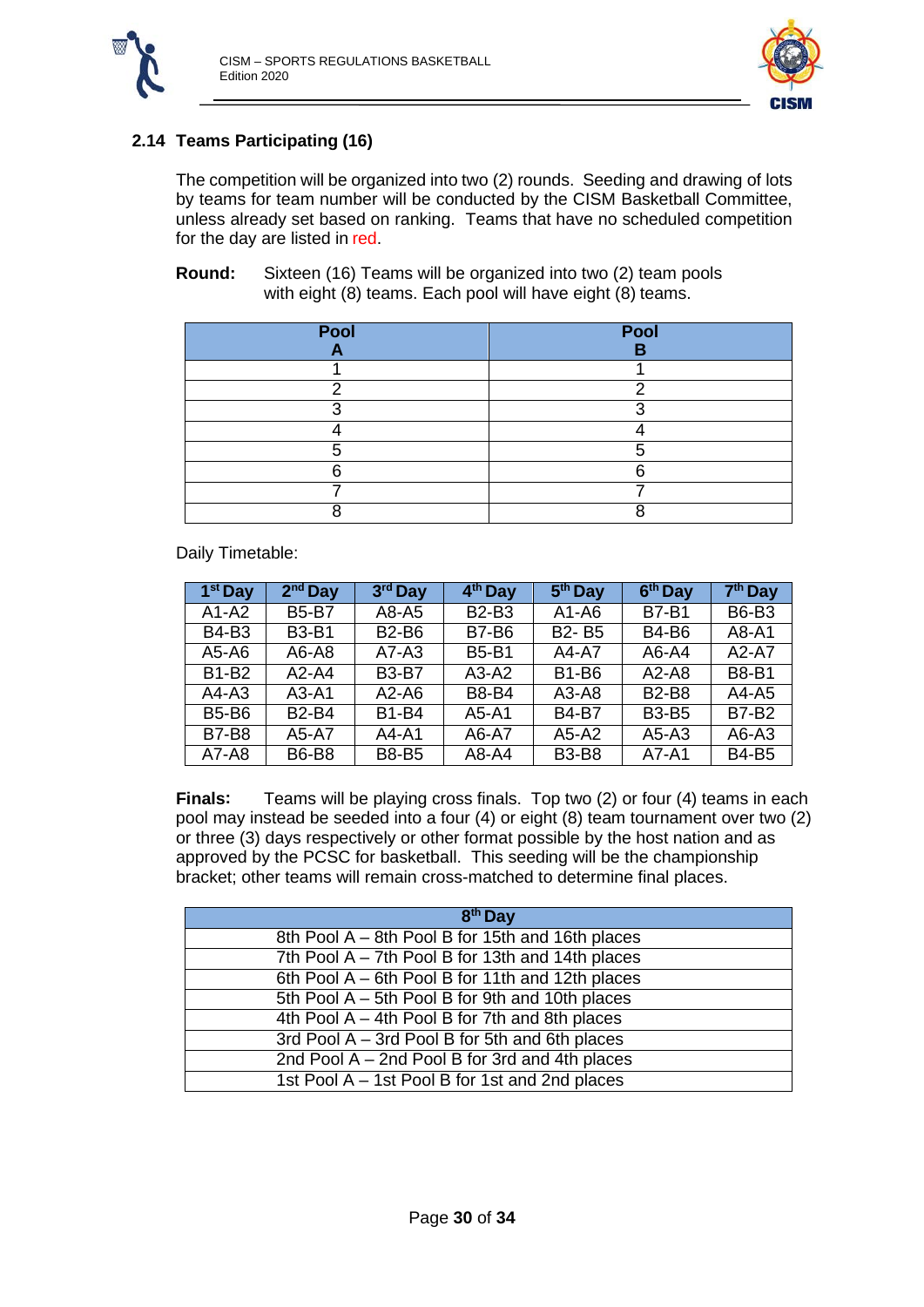<span id="page-31-0"></span>



# **ANNEX 3 ACTIVE DUTY DECLARATION (Sample)**

## **ACTIVE DUTY DECLARATION**

I, the undersigned Chief of the Delegation, hereby officially confirm that all

athletes representing\_\_\_\_\_\_\_\_\_\_\_\_\_\_\_\_\_\_\_\_\_\_\_\_\_ in the

(Nation)

CISM 15th WORLD MILITARY BASKETBALL CHAMPIONSHIP – MALE/FEMALE event are on active duty in my nation's Armed Forces in strict compliance with applicable CISM Regulations (Article 7.21, Chapter VII of CISM Regulations) and understand that sanctions may be imposed against my nation, my mission, my team, individual athletes, or me for violation of Article 1.12, Chapter I of the CISM Regulations.

Signature of the Chief of Delegation

Name: Rank:

Date: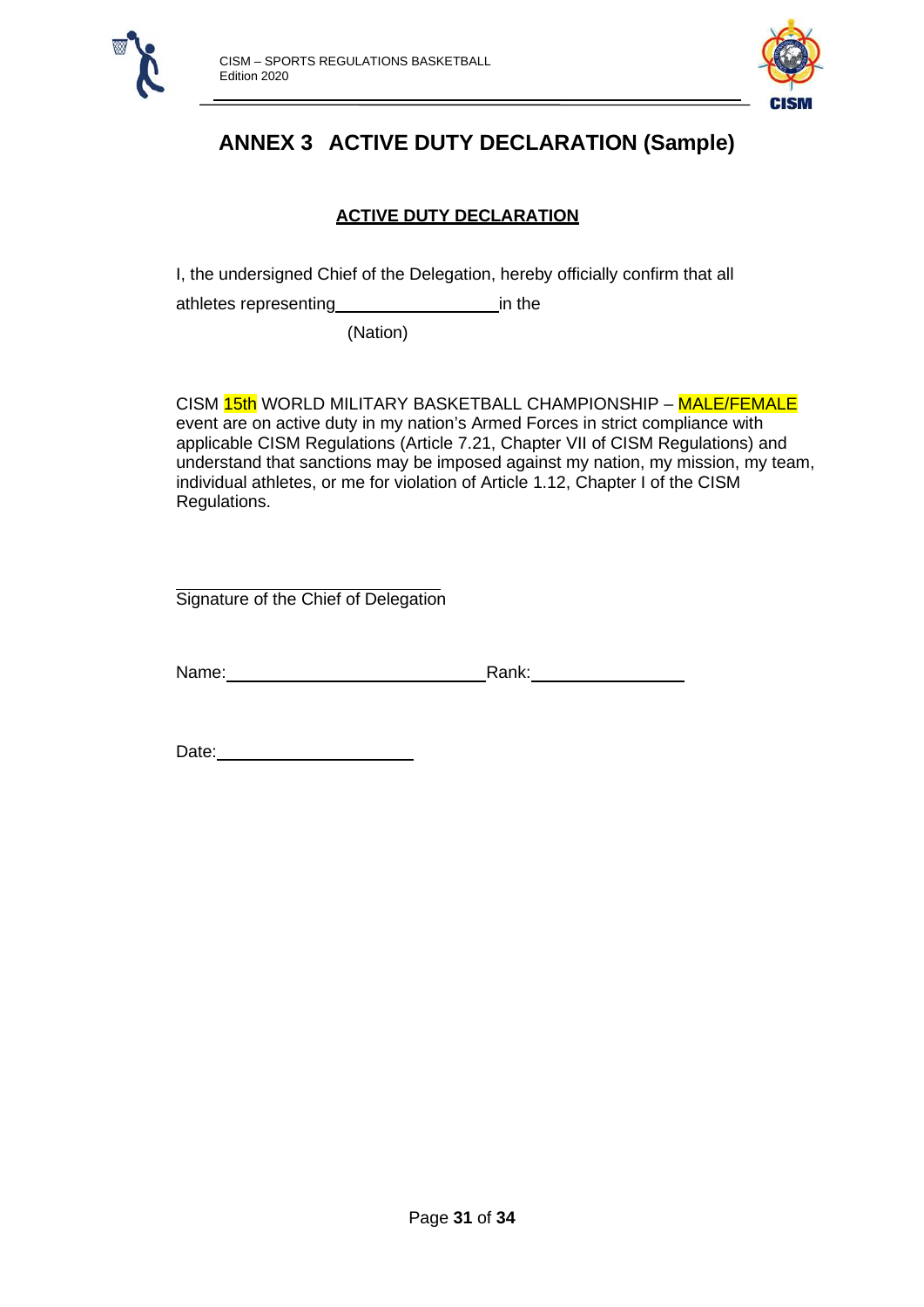



# <span id="page-32-0"></span>**ANNEX 4 TEAM REGISTRATION FORM (Sample)**

## **TEAM REGISTRATION**

**TEAM:** 

| <b>FUNCTION</b>         | <b>RANK</b> | <b>FULL NAME</b> |
|-------------------------|-------------|------------------|
| <b>CHIEF OF MISSION</b> |             |                  |
| <b>TEAM CAPTAIN</b>     |             |                  |
| <b>COACH</b>            |             |                  |
| <b>ASSISTANT COACH</b>  |             |                  |
| <b>DOCTOR</b>           |             |                  |

| <b>FUNCTION RANK</b> | <b>FULL NAME</b> | C/L | <b>SHIRT</b><br><b>NUMBER</b> | <b>SHIRT</b><br><b>NAME</b> |
|----------------------|------------------|-----|-------------------------------|-----------------------------|
| <b>ATHLETE</b>       |                  |     |                               |                             |
| <b>ATHLETE</b>       |                  |     |                               |                             |
| <b>ATHLETE</b>       |                  |     |                               |                             |
| <b>ATHLETE</b>       |                  |     |                               |                             |
| <b>ATHLETE</b>       |                  |     |                               |                             |
| <b>ATHLETE</b>       |                  |     |                               |                             |
| <b>ATHLETE</b>       |                  |     |                               |                             |
| <b>ATHLETE</b>       |                  |     |                               |                             |
| <b>ATHLETE</b>       |                  |     |                               |                             |
| <b>ATHLETE</b>       |                  |     |                               |                             |
| <b>ATHLETE</b>       |                  |     |                               |                             |
| <b>ATHLETE</b>       |                  |     |                               |                             |

| <b>Choice of Uniform</b> |  |  |
|--------------------------|--|--|
|                          |  |  |
|                          |  |  |
|                          |  |  |

**TEAM CAPTAIN** (Signature)